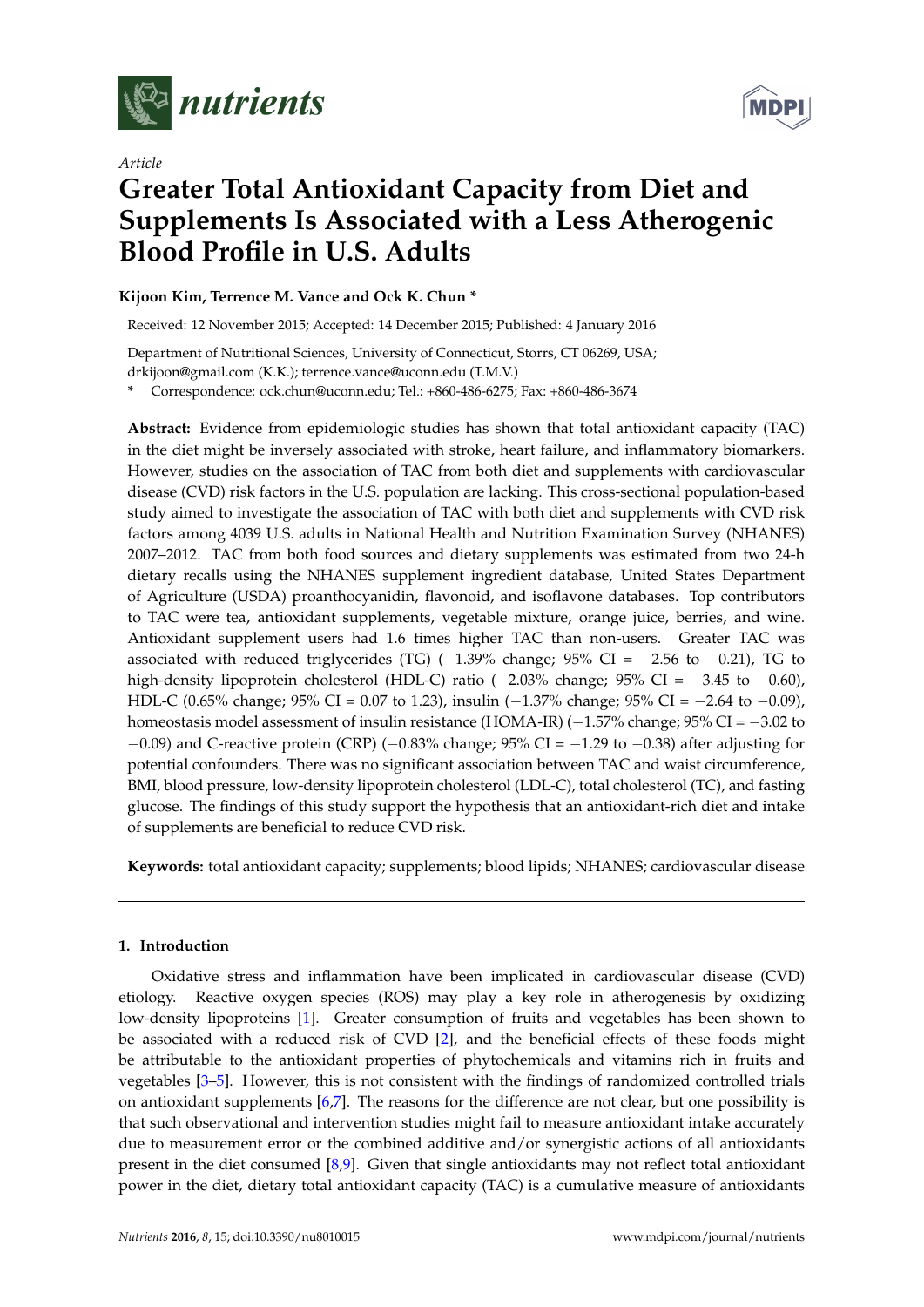present in the diet, and can be considered an index of antioxidant intake [\[10\]](#page-10-8). TAC has also been shown to be an indicator of diet quality [\[11\]](#page-10-9).

Several research groups have reported an inverse association between TAC and risk of stroke and heart failure [\[12](#page-10-10)[–14\]](#page-10-11). A recent population-based prospective cohort study with the Swedish Mammography Cohort showed that TAC is inversely associated with total stroke among CVD-free women and hemorrhagic stroke among women with CVD history [\[12\]](#page-10-10). In an Italian cohort of the European Prospective Investigation into Cancer and Nutrition (EPIC) study using TAC values of 150 food items measured by Trolox equivalent antioxidant capacity (TEAC) assay, TAC was inversely associated with ischemic stroke cases [\[13\]](#page-10-12). Two Italian crossover intervention studies reported the beneficial effects of a high-TAC diet on reduction of systematic inflammation and improvement of endothelial function [\[15,](#page-10-13)[16\]](#page-11-0). Hermsdorff *et al.* [\[17\]](#page-11-1) reported an inverse association between TAC and glycemia, total cholesterol to high-density lipoprotein cholesterol ratio (TC/HDL-C ratio), triglycerides (TG), oxidized low-density lipoprotein cholesterol (LDL-C), and waist circumference in 266 healthy young subjects in Brazil and Spain. In these studies, TAC was estimated based on published TAC databases with a limited number of food items. TAC values in published TAC databases were determined by an experimental method, in which commonly consumed and selected food items were measured by the TAC assays. The limitation of this approach is that the low coverage of the database results in underestimation of TAC, since TAC from foods that are not listed in the database is recorded as zero. Furthermore, considering the high contribution of supplements to TAC and the prevalence of antioxidant supplement use in the United States [\[18\]](#page-11-2), dietary supplements should be included in the estimation of TAC. Our research group has documented the baseline dietary TAC of U.S. adults from NHANES 2001–2002 by combining the USDA flavonoid, proanthocyanidins, and supplement databases [\[19\]](#page-11-3). We found that TAC from both diet and supplements was associated with decreased serum C-reactive protein (CRP) and plasma homocysteine [\[20,](#page-11-4)[21\]](#page-11-5), implying potential applicability of TAC in predicting CVD risk.

However, studies on the association of TAC from both diet and supplements with blood risk factors for CVD are limited [\[17\]](#page-11-1). Therefore, the present study aimed to investigate the association of TAC from both diet and supplements with blood CVD risk factors among U.S. adults by utilizing NHANES 2007–2012 and USDA flavonoid databases. We hypothesized that greater dietary TAC is associated with more favorable blood CVD risk factors.

#### **2. Methods**

#### *2.1. Study Population*

A cross-sectional study was conducted with 4039 U.S. adults aged 19 years or older from the NHANES 2007–2012 [\[22–](#page-11-6)[24\]](#page-11-7). We excluded pregnant or breastfeeding women (*n* = 112), those with dietary recalls coded as unreliable or incomplete (*n* = 1086), those whose dietary recalls were coded as "much more than usual" or "much less than usual," or those who answered yes to "Are you currently on any kind of diet, either to lose weight or for some other health-related reason?" (*n* = 2256) and those who had an extreme TAC value greater than 10,000 (*n* = 3).

#### *2.2. Estimation of Antioxidant Intake from Diet and Supplements*

This study used the USDA Database for the Flavonoid Content of Selected Foods, version 3.1 [\[25\]](#page-11-8), the USDA Database for the Isoflavone Content of Selected Foods, version 2.0 [\[26\]](#page-11-9), and the USDA Database for the Proanthocyanidin (PA) Content of Selected Foods [\[27\]](#page-11-10). We used the USDA PA database, including values for 205 food items for monomers, dimers, and trimers. The combined flavonoid database consisted of 32 dietary flavonoid compounds classified by flavonoid subclasses: flavonols, flavones, flavanones, flavan-3-ols, anthocyanidins, isoflavones, and proanthocyanidins. This combined database was expanded to include additional foods as described in a previous publication [\[28\]](#page-11-11). Dietary flavonoid intake was estimated by combining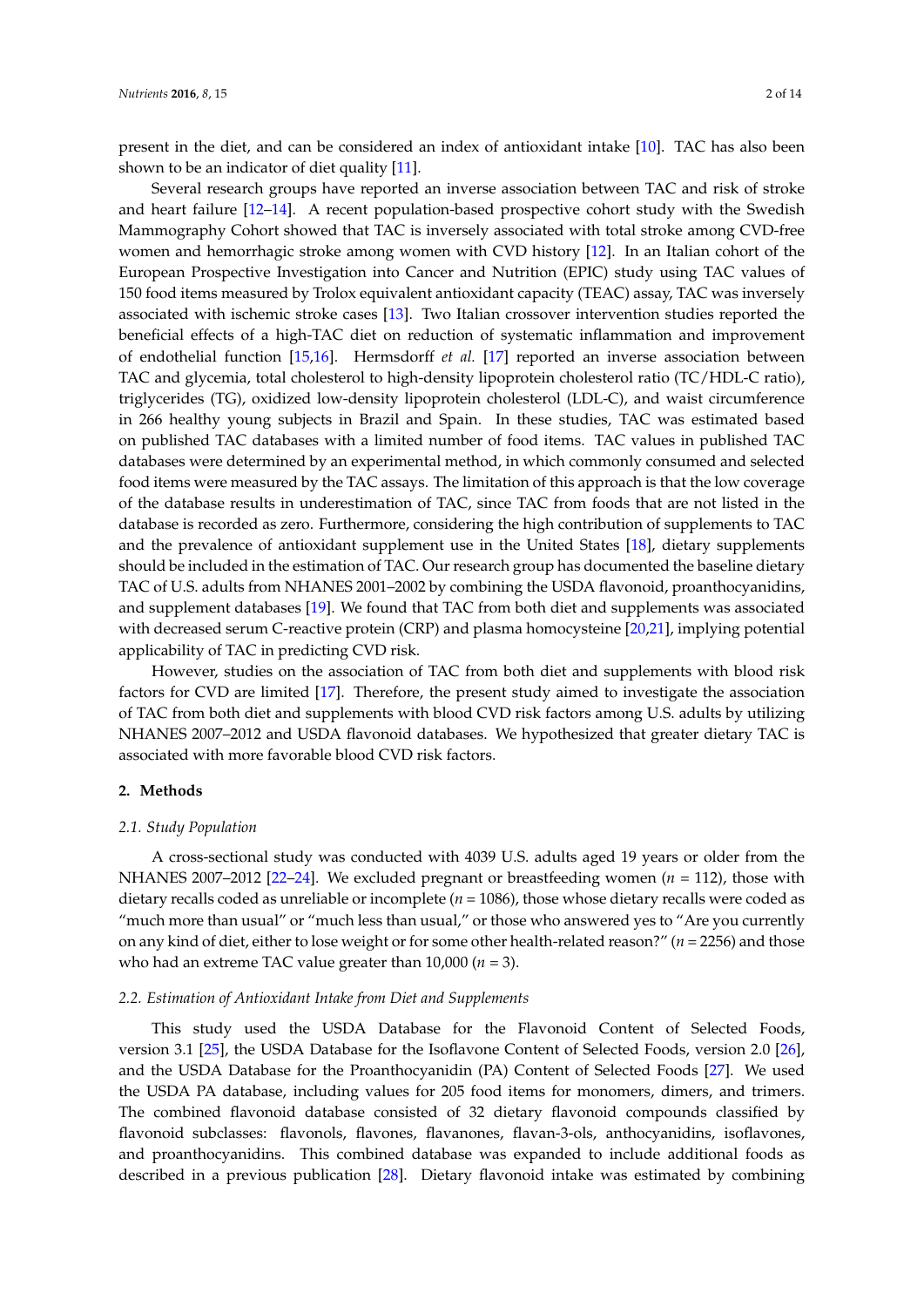the flavonoid, isoflavone, and proanthocyanidin databases with the food consumption data of the NHANES 2007–2012. Average daily nutrient intakes were estimated from two days of 24-h dietary recall data in the NHANES 2007–2012.

Dietary supplement data on the usage of vitamins, minerals, herbal and other dietary supplements, as well as non-prescription antacids, were collected from 24-h dietary recall interview from NHANES 2007–2012. In order to calculate the TAC from supplements, a nutrient composition table of supplements was made using the ingredient information dataset of the NHANES dietary supplement database. Average daily TAC from supplements was estimated by combining the nutrient composition table with two days of supplement consumption data. The present study includes vitamin C, vitamin E (α-tocopherol, β-tocopherol, γ-tocopherol, δ-tocopherol), carotenoids (α-carotene, β-carotene, cryptoxanthin, lutein, lycopene, zeaxanthin), and flavonoids (flavonols, flavones, flavanones, flavan-3-ols, anthocyanidins, isoflavones) to estimate TAC from supplements. In this study, "antioxidant supplement non-users" were defined as those who had zero contribution to TAC from supplements, while "users" were defined as those who had any positive TAC contribution from supplements.

#### *2.3. Estimation of Total Antioxidant Capacity from Diet and Supplements*

The antioxidant capacity of individual antioxidants was expressed as vitamin C equivalents (VCE) using the 2,2'-azino-bis(3-ethylbenzothiazoline-6-sulphonic acid) (ABTS) assay [\[29\]](#page-11-12). These antioxidant nutrients include 29 flavonoids (cyanidin, delphinidin, malvidin, pelargonidin, peonidin, petunidin, (+)-catechin, (+)-gallocatechin, (-)-epicatechin, (-)-epigallocatechin, (-)-epicatechin 3-gallate, (-)-epigallocatechin 3-gallate, theaflavin, theaflavin 3-gallate, theaflavin 3'-gallate, theaflavin 3,3'-digallate, thearubigins, eriodictyol, hesperetin, naringenin, apigenin, luteolin, isorhamnetin, kaempferol, myricetin, quercetin, daidzein, genistein, and glycitein), three PA (monomers, dimers, and trimers), six carotenoids (α-carotene, β-carotene, β-cryptoxanthin, lutein, lycopene, and zeaxanthin), four vitamin E (α-tocopherol, β-tocopherol, γ-tocopherol, and  $\delta$ -tocopherol) and vitamin C. As thearubigins have been reported to be potent antioxidants like theaflavins [\[30\]](#page-11-13), thearubigins were assigned the same antioxidant power as theaflavins. The individual antioxidant intake of subjects was estimated by multiplying the contents of individual antioxidants by the daily consumption of each food and supplement. Individual antioxidant capacity was calculated by multiplying the intake of each antioxidant compound by its respective antioxidant power. Theoretical TAC was determined by summing the individual antioxidant capacities. To determine the top sources contributing to TAC, individual foods and food groups were extracted or classified based on the Food Surveys Research Group (FSRG)-defined food coding scheme for use in reporting estimates of food intake in past USDA food surveys [\[31\]](#page-11-14). Vegetable mixture was defined as raw and cooked vegetables and their mixtures other than white potatoes, dark green and deep yellow vegetables, tomatoes, lettuce, green beans, corn, peas, and lima beans.

#### *2.4. CVD Risk Factors*

Waist circumference, height, weight, and blood pressure were collected in the mobile examination center [\[32\]](#page-11-15). Body mass index (BMI) was calculated from measured height and weight values (kg/m<sup>2</sup>). Serum TC, TG, HDL-C, and CRP were measured as described in the NHANES Laboratory Procedures Manual [\[33\]](#page-11-16). LDL-C was calculated by the equation: LDL =  $TC - HDL$  $0.2 \times TG$  [\[33\]](#page-11-16). Homeostasis model assessment of insulin resistance (HOMA-IR) is an index to assess insulin resistance and was calculated as (fasting serum glucose mg/dL  $\times$  Insulin  $\mu$ U/mL)/405 [\[34\]](#page-11-17). The ratios of TC to HDL-C and TG to HDL-C were included as risk factors, as elevations in either of these two ratios may correspond to greater CVD risk [\[35,](#page-11-18)[36\]](#page-12-0).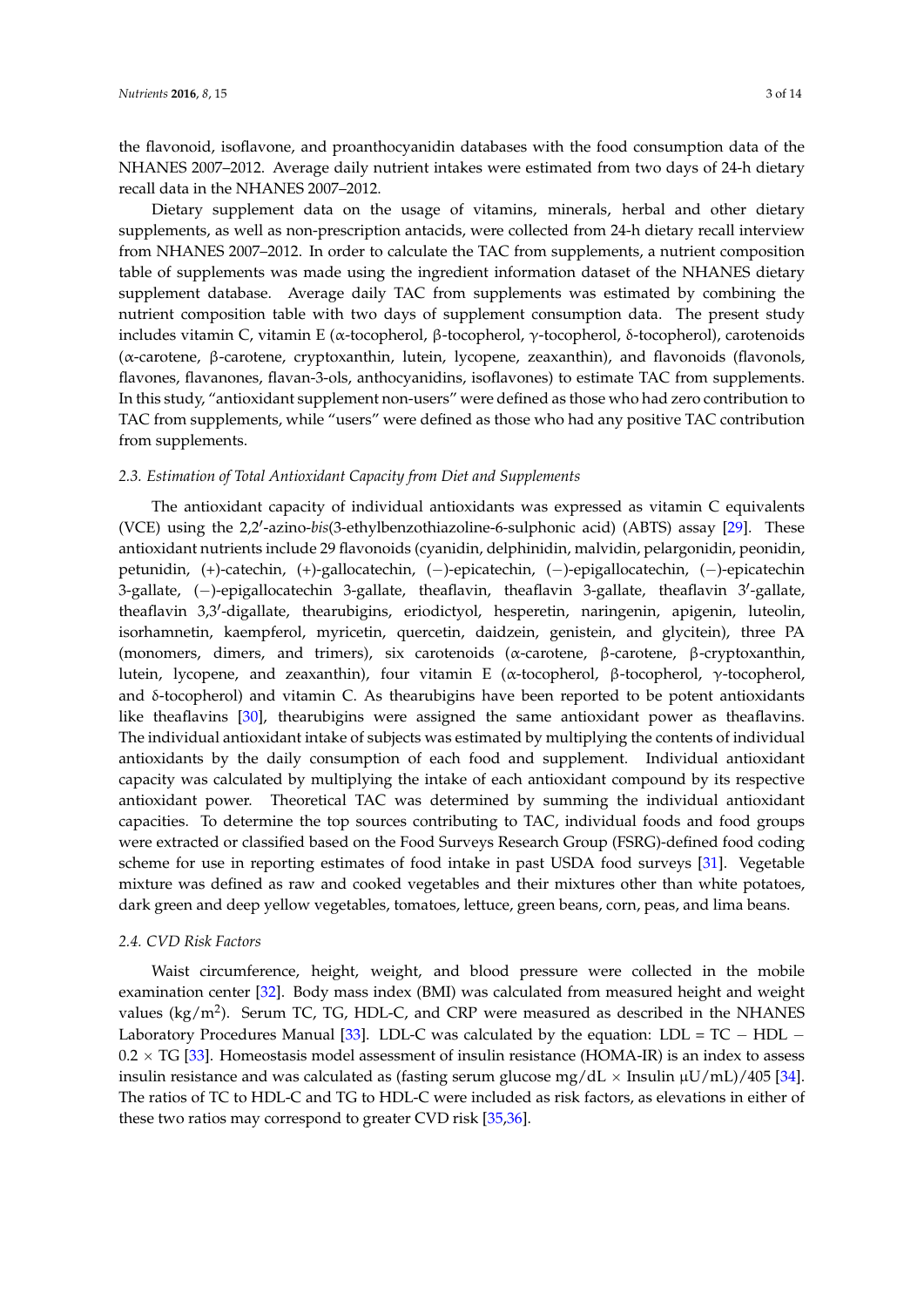#### *2.5. Statistical Analysis*

All statistical analyses were performed using SAS software, version 9.4 (SAS Institute Inc., Cary, NC, U.S.), using SAS survey procedures and the appropriate weight, strata, domain, and cluster variables to account for the complex survey design. TAC was log transformed and adjusted for average energy intake by the residual method [\[37\]](#page-12-1).

The frequencies according to energy-adjusted quartiles of TAC were estimated across sociodemographic and lifestyle factors. Participants were grouped into quartiles based on TAC and the means of CVD risk factors were calculated across quartiles of TAC. Participants were classified by poverty income ratio (PIR) of less than or equal to 1.3 and more than 1.3. Based on the number of any kind of alcoholic beverage per day, alcohol consumption was defined with no consumption of drink as none, no more than 2 drinks/day for men and no more than 1 drink/day for women as moderate, and more than 2 drinks for men and more than 1 drink for women as high intake [\[38\]](#page-12-2). Positive smoking status was defined as having at least 100 cigarettes per year with current smokers defined as those who had not quit (heavy  $\geq 15$  cigarettes per day and light  $\lt 15$  cigarettes per day) and former smokers as those who had reported quitting by the time of interview.

Physical activity was based on weekly minutes of walking/bicycling, moderate/vigorous recreational activities by multiplying the number of days per week by the average minutes of activities on a typical day [\[39\]](#page-12-3). MET-minutes per week were calculated by multiplying weekly minutes of activities by the assigned metabolic equivalence of tasks (METs) values. Subjects who reported no walking, no bicycling, or no other moderate/vigorous recreational activities for at least 10 min continuously in a typical week were defined as inactive. The use of blood pressure medication was defined as taking prescribed medicine for high blood pressure or cholesterol. The use of diabetes medication was defined as taking insulin or diabetic pills to lower blood sugar. Intake of major foods according to quartile of TAC was estimated.

In regression models, all CVD risk factors were log transformed after inspecting residual plots. As the model was fit with both the predictor and outcome on the logarithmic scale, the slope from the regression model was used to calculate the percent change in CVD risk factor for a 100% increase in TAC. Multivariate model 1 was adjusted for the following variables: total energy intake, age, gender, ethnicity, physical activity, PIR, alcohol consumption, smoking status, blood pressure medication, diabetes medication, and BMI. Multivariate Model 2 included all variables of Model 1, and additionally adjusted for intake of saturated fatty acids and fiber. The multivariate model of BMI was adjusted for all variables except BMI and all quartiles of TAC were energy adjusted. As CRP data from NHANES are currently available only until 2010, this study included CRP data of NHANES 2007–2010 ( $n = 2794$ ). All *p*-values reported are two sided ( $\alpha = 0.05$ ). No multicollinearity was detected with variance inflation factors less than 2.0 for all variables in fully adjusted models.

## **3. Results**

Table [1](#page-4-0) shows sociodemographic and lifestyle characteristics of study participants by energy-adjusted quartile of TAC. The subjects in the highest quartile of TAC were more likely to be women, older, white, antioxidant supplement users and had high levels of income and a low BMI. The subjects in the lowest quartile of TAC were more likely to be younger, current smokers, physically inactive, antioxidant supplement non-users, and had low levels of income, lower fiber intake, higher intake of saturated fatty acid, and a higher BMI.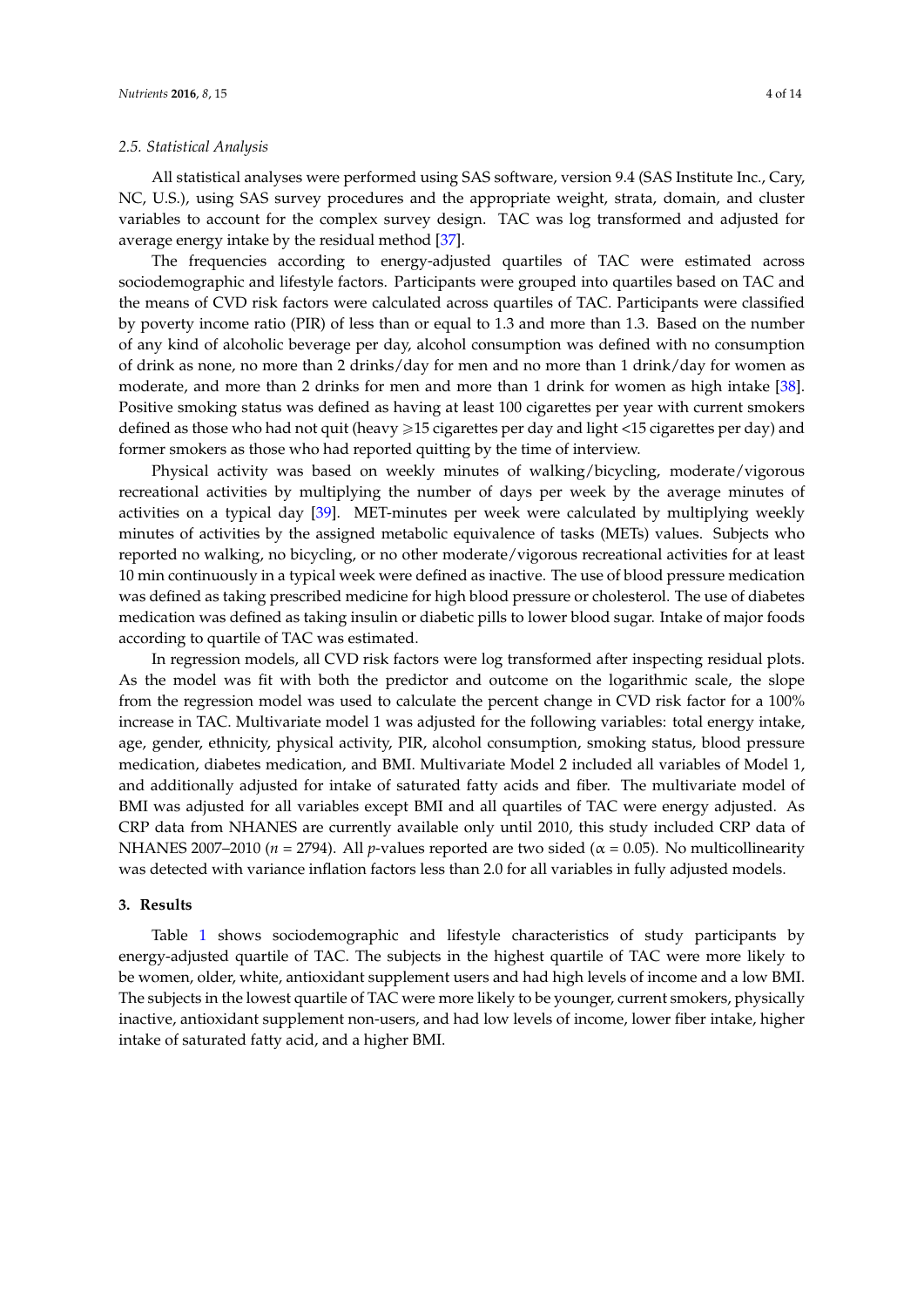<span id="page-4-0"></span>

| <b>Table 1.</b> Sociodemographic and lifestyle characteristics by energy-adjusted quartiles of total |  |  |  |  |
|------------------------------------------------------------------------------------------------------|--|--|--|--|
| antioxidant capacity among U.S. adults in the NHANES 2007-2012 ( $n = 4039$ ).                       |  |  |  |  |

|                                         |      |                       |                         | Total Antioxidant Capacity (mg VCE/day) (Range, Median) |                        |
|-----------------------------------------|------|-----------------------|-------------------------|---------------------------------------------------------|------------------------|
|                                         |      | $Q1 (n = 975)$        | $Q2 (n = 1001)$         | $Q3 (n = 1035)$                                         | $Q4(n = 1028)$         |
| Characteristics                         | N    | $(0.5 - 216.6, 74.1)$ | $(65.6 - 466.8, 188.9)$ | $(142.3 - 1199.8, 428.9)$                               | (379.7-9362.9, 1219.4) |
|                                         |      | $n\ (\%)$             | $n\ (\%)$               | $n\ (\%)$                                               | $n\left(\%\right)$     |
| Gender                                  |      |                       |                         |                                                         |                        |
| Men                                     | 2071 | 545 (55.2)            | 504 (52.7)              | 520 (50.9)                                              | 502 (45.7)             |
| Women                                   | 1968 | 430 (44.8)            | 497 (47.3)              | 515 (49.1)                                              | 526 (54.3)             |
| Age (year)                              |      |                       |                         |                                                         |                        |
| $19 - 30$                               | 775  | 251 (27.5)            | 208(23.5)               | 179 (16.8)                                              | 137 (14.7)             |
| $31 - 50$                               | 1333 | 365 (42.6)            | 330 (37.2)              | 335 (37.6)                                              | 303 (34.1)             |
| $51 - 70$                               | 1267 | 261 (23.6)            | 305(28.1)               | 327 (32.5)                                              | 374 (37.8)             |
| $70+$                                   | 664  | 98 (6.2)              | 158 (11.2)              | 194 (13.1)                                              | 214 (13.4)             |
| Ethnicity                               |      |                       |                         |                                                         |                        |
| White                                   | 2016 | 490 (71.8)            | 415 (65.7)              | 486 (71.0)                                              | 625(80.7)              |
| Black                                   | 664  | 166(9.6)              | 181 (10.7)              | 180 (9.6)                                               | 137(6.6)               |
| Mexican-American                        | 623  | 163(8.9)              | 207(11.1)               | 173 (8.4)                                               | 80(3.0)                |
| Others                                  | 736  | 156(9.7)              | 198 (12.5)              | 196 (11.0)                                              | 186 (9.7)              |
| PIR                                     |      |                       |                         |                                                         |                        |
| $\leq 1.3$                              | 1160 | 360 (29.0)            | 299 (21.6)              | 269 (18.2)                                              | 232 (15.2)             |
| >1.3                                    | 2543 | 545 (71.0)            | 607 (78.4)              | 673 (81.8)                                              | 718 (84.8)             |
| Alcohol consumption <sup>1</sup>        |      |                       |                         |                                                         |                        |
| None                                    | 1487 | 377 (33.0)            | 384 (30.9)              | 377 (29.2)                                              | 349 (29.2)             |
| Moderate                                | 1309 | 241 (26.4)            | 309 (34.4)              | 367 (43.8)                                              | 392 (40.6)             |
| High                                    | 1243 | 357 (40.6)            | 308 (34.7)              | 291 (27.0)                                              | 287 (30.2)             |
| Smoking <sup>2</sup>                    |      |                       |                         |                                                         |                        |
| Never                                   | 2182 | 459 (51.1)            | 555 (57.1)              | 601 (57.7)                                              | 567 (59.4)             |
| Former                                  | 1014 | 212(22.2)             | 238 (24.5)              | 267(27.6)                                               | 297 (26.4)             |
| Current                                 |      |                       |                         |                                                         |                        |
| $(<15$ cigarettes/day)                  | 444  | 155(13.9)             | 109(11.0)               | 96 (8.7)                                                | 84 (7.5)               |
| Current                                 |      |                       |                         |                                                         |                        |
| (≥15 cigarettes/day)                    | 292  | 115(12.8)             | 63(7.3)                 | 50(6.0)                                                 | 64 (6.7)               |
| Physical activity <sup>3</sup>          |      |                       |                         |                                                         |                        |
| Inactive                                | 1570 | 451 (42.6)            | 370 (32.2)              | 362 (32.4)                                              | 387 (34.4)             |
| <500 MET min/week                       | 506  | 137 (14.9)            | 129 (14.0)              | 122(11.0)                                               | 118 (10.8)             |
| ≥500 MET min/week                       | 1961 | 387 (42.5)            | 502 (53.8)              | 550 (56.6)                                              | 522 (54.8)             |
| BMI $(kg/m2)$                           |      |                       |                         |                                                         |                        |
| $<$ 25                                  | 1295 | 286 (30.3)            | 319 (33.3)              | 358 (37.3)                                              | 332 (34.5)             |
| $25 - 30$                               | 1371 | 325 (33.8)            | 343 (35.7)              | 352 (33.5)                                              | 351 (33.4)             |
| $\geqslant$ 30                          | 1373 | 364 (35.9)            | 339 (31.0)              | 325 (29.2)                                              | 345 (32.1)             |
| Antioxidant supplement use 4            |      |                       |                         |                                                         |                        |
| Yes                                     | 1403 | 74 (10.0)             | 302 (35.0)              | 484 (49.2)                                              | 543 (51.8)             |
| No                                      | 2636 | 901 (90.0)            | 699 (65.0)              | 551 (50.8)                                              | 485 (48.2)             |
| Use of blood pressure medication 5      |      |                       |                         |                                                         |                        |
| Yes                                     | 1313 | 261 (22.8)            | 303 (26.7)              | 374 (32.6)                                              | 375 (32.9)             |
| No                                      | 2726 | 714 (77.2)            | 698 (73.3)              | 661 (67.4)                                              | 653 (67.1)             |
| Use of diabetes medication <sup>6</sup> |      |                       |                         |                                                         |                        |
| Yes                                     | 257  |                       |                         |                                                         |                        |
| No                                      | 3782 | 64(5.1)               | 59(4.8)                 | 54(2.8)                                                 | 80(5.3)                |
|                                         |      | 911 (94.9)            | 942 (95.2)              | 981 (97.2)                                              | 948 (94.7)             |
| Saturated fatty acid intake,<br>(g/day) | 4039 | 28.5                  | 26.9                    | 26.4                                                    | 24.8                   |
| Fiber intake $(g/day)$                  | 4039 | 14.2                  | 17.8                    | 19.8                                                    | 18.8                   |

<sup>1</sup> Alcohol consumption: defined based on the number of drinks of any type of alcoholic beverage per day, with no consumption of drinks as none, no more than 2 drinks/day for men and no more than 1 drink/day for women as moderate, and more than 2 drinks for men and more than 1 drink for women as high intake; <sup>2</sup> smoking: former means to have smoked at least 100 cigarettes in entire life, but do not smoke cigarettes now. Current means to have smoked at least 100 cigarettes in entire life and now smoke cigarettes; <sup>3</sup> physical activity: inactive means does not do any walking/bicycling, moderate/vigorous recreational activities for at least 10 min continuously in a typical week. MET, metabolic equivalence of tasks; <sup>4</sup> yes defined as those who have more than zero for total antioxidant capacity (TAC) from supplements, no as those who have zero for TAC from supplements; <sup>5</sup> use of blood pressure medication: yes means to take prescribed medicine for high blood pressure or cholesterol; <sup>6</sup> use of diabetes medication: yes means to take insulin or diabetic pills to lower blood sugar. BMI, body mass index; NHANES, National Health and Nutrition Examination Survey; PIR, poverty-income-ratio; VCE, vitamin C equivalent.

The study participants were divided into antioxidant supplement users and non-users and the contribution of individual antioxidants from diet (antioxidant non-users) or diet/supplements (antioxidant supplement users) to TAC was compared (Table [2\)](#page-5-0). Thirty-five percent of the participants reported using antioxidant supplements. The TAC of antioxidant supplement users was much greater than the TAC of antioxidant supplement non-users. Among supplement users, vitamin C from supplements contributed 28.0% of total TAC, and vitamin E and flavonoids from supplements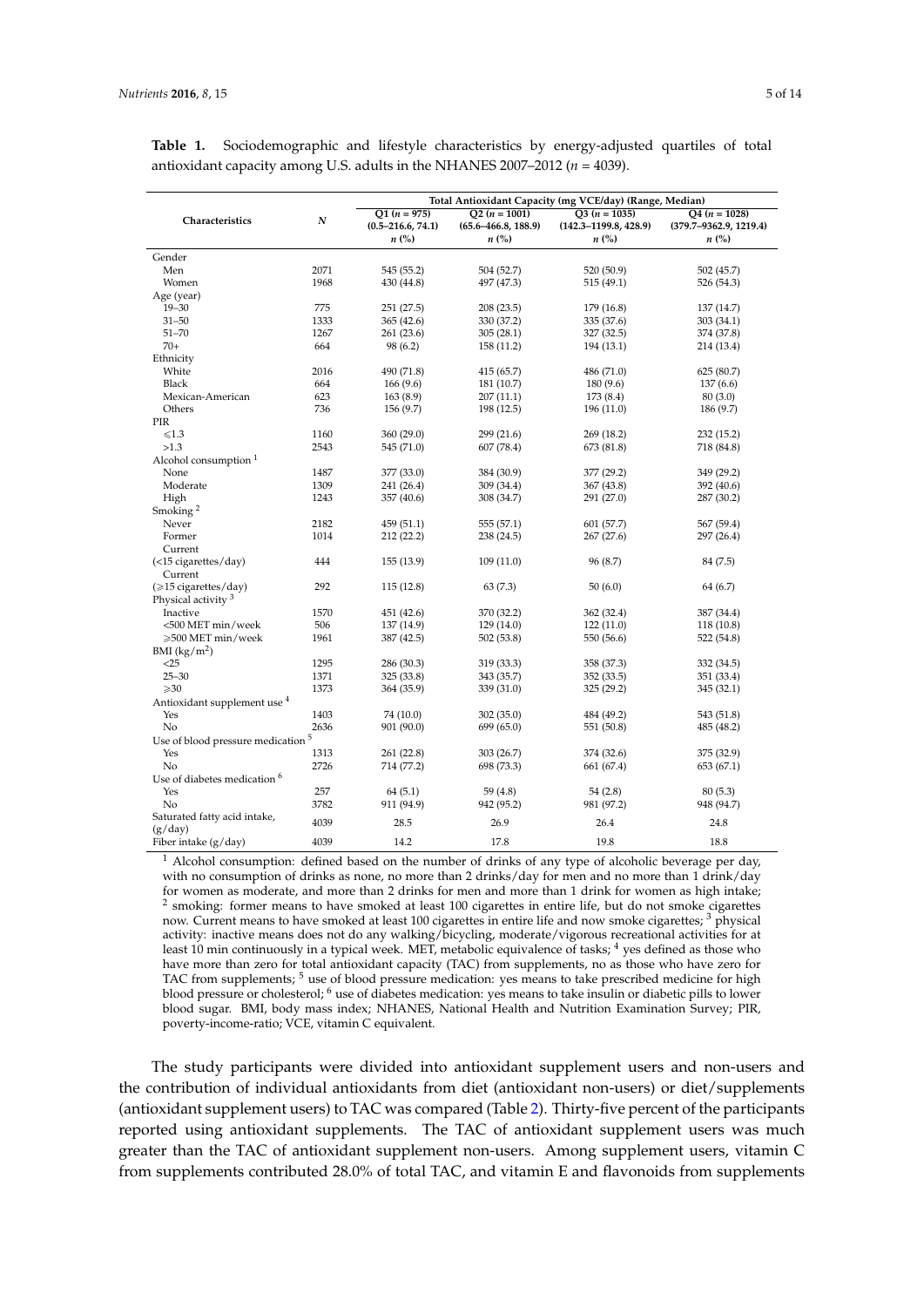contributed 2.1% and 1.2% of total TAC, respectively. In addition to the significant contribution of antioxidant supplements to total TAC among the supplement users, TAC from diet for supplement users was greater than that of non-users, and the addition of TAC from supplements to TAC from the diet resulted in a considerable difference in TAC between antioxidant supplement users and non-users. Regardless of antioxidant supplement use, flavonoids were the greatest contributor to TAC, followed by vitamin C and PA, in that order.

<span id="page-5-0"></span>**Table 2.** Total antioxidant capacity (TAC) from individual antioxidants by antioxidant supplement users and non-users among U.S. adults in the NHANES 2007–2012  $(n = 4039)^{1}$ .

|                            |                           |                          | Total Antioxidant Capacity (mg VCE/day) (Range, Median) |                                             |  |  |  |
|----------------------------|---------------------------|--------------------------|---------------------------------------------------------|---------------------------------------------|--|--|--|
|                            | Antioxidant<br>Supplement |                          |                                                         |                                             |  |  |  |
| Individual<br>Antioxidants | Non-Users $(n = 2636)$    |                          |                                                         | Antioxidant Supplement Users ( $n = 1403$ ) |  |  |  |
|                            | <b>TAC</b>                | <b>TAC</b> from Diet     | <b>TAC</b> from<br>Supplements                          | <b>TAC</b>                                  |  |  |  |
|                            |                           |                          |                                                         |                                             |  |  |  |
|                            | $(0.5 - 8432.5, 217.6)$   | $(1.0 - 9296.5, 268.4)$  | $(0.002 - 4133.0, 99.9)$                                | $(10.4 - 9362.9, 499.7)$                    |  |  |  |
|                            | Mean $(95\% \text{ CI})$  | Mean $(95\% \text{ CI})$ | Mean (95% CI)                                           | Mean $(95\%$ CI)                            |  |  |  |
| Vitamin C                  | 80.1 (2.4)                | 96.1(4.0)                | 241.7 (15.3)                                            | 337.8 (16.6)                                |  |  |  |
| Vitamin E                  | 2.3(0.0)                  | 2.7(0.1)                 | 18.3(1.1)                                               | 21.0(1.1)                                   |  |  |  |
| Carotenoids                | 4.3(0.1)                  | 4.9(0.2)                 | 0.3(0.0)                                                | 5.2(0.3)                                    |  |  |  |
| Flavonoids                 | 399.8 (28.8)              | 420.6(28.2)              | 10.1(2.4)                                               | 430.7 (28.5)                                |  |  |  |
| Proanthocyanidins          | 63.1(3.9)                 | 68.9(4.0)                |                                                         | 68.9(4.0)                                   |  |  |  |
|                            |                           |                          |                                                         |                                             |  |  |  |

 $<sup>1</sup>$  Antioxidant supplement users are defined as those who have more than zero for TAC from supplements,</sup> and non-users are defined as those who have zero for TAC from supplements. VCE, vitamin C equivalents.

Table [3](#page-6-0) lists the major sources of TAC among antioxidant supplement users and non-users. Antioxidant supplements are listed as the second highest TAC source for antioxidant supplement users, providing 31% of daily TAC. The top food source was tea, followed by vegetable mixture, orange juice, wine, and berries in both groups. While the TAC of antioxidant supplement users from vegetable mixture, berries, wine, and dark-green vegetables was higher than the TAC of non-users, the non-users had more TAC from fruit drinks, beer, and potatoes than the supplement users.

The association of TAC with consumption of antioxidant-rich food groups was examined (Table [4\)](#page-6-1). After adjusting for total energy intake, greater TAC was significantly associated with higher consumption of total fruit and fruit products, citrus fruit and juices, berries, apples, total vegetables and vegetable products, vegetable mixture, tomatoes, dark-green vegetables, total beverages except water and citrus fruit juice, tea, and wine. Fruit drinks and coffee were not significantly associated with TAC.

Subjects in the lowest quartile of TAC had greater waist circumference and subjects in the lowest quartile of TAC had greater BMI, fasting glucose, insulin, HOMA-IR, and lower HDL-C than those in the higher quartile of TAC (Table [5\)](#page-7-0). Subjects with higher TAC had a lower TG/HDL-C ratio and TG level than those with lower TAC.

Table [6](#page-7-1) shows the association of CVD risk factors with TAC from diet, TAC from supplements and TAC from both diet and supplements. For TAC from diet, greater TAC was associated with reduced TG, TG/HDL-C ratio, CRP, and increased HDL-C after adjusting for all variables. The percent changes in TG and TG/HDL-C ratio for a  $100\%$  increase in TAC were  $-1.55\%$ (95% CI =  $-2.60$  to  $-0.50$ ) and  $-2.14%$  (95% CI =  $-3.43$  to  $-0.83$ ), respectively. The percent changes in CRP and HDL-C for a 100% increase in TAC were  $-0.68\%$  (95% CI =  $-1.15$  to  $-0.20$ ) and 0.60% (95% CI =  $0.05$  to 1.15), respectively. For TAC from supplements, greater TAC was associated with reduced BMI ( $-0.63\%$  change; 95% CI =  $-0.86$  to  $-0.39$ ), TC/HDL-C ratio ( $-0.39\%$  change; 95% CI =  $-0.71$  to  $-0.08$ ), insulin ( $-0.98$ % change; 95% CI =  $-1.58$  to  $-0.37$ ), and HOMA-IR  $(-1.09\%$  change; 95% CI =  $-1.72$  to  $-0.45$ ) after adjusting for all variables. For TAC from both diet and supplements, greater TAC was significantly associated with reduced TG  $(-1.39\%$  change; 95% CI =  $-2.56$  to  $-0.21$ ), TG/HDL-C ratio ( $-2.03$ % change; 95% CI =  $-3.45$  to  $-0.60$ ), CRP ( $-0.83$ %)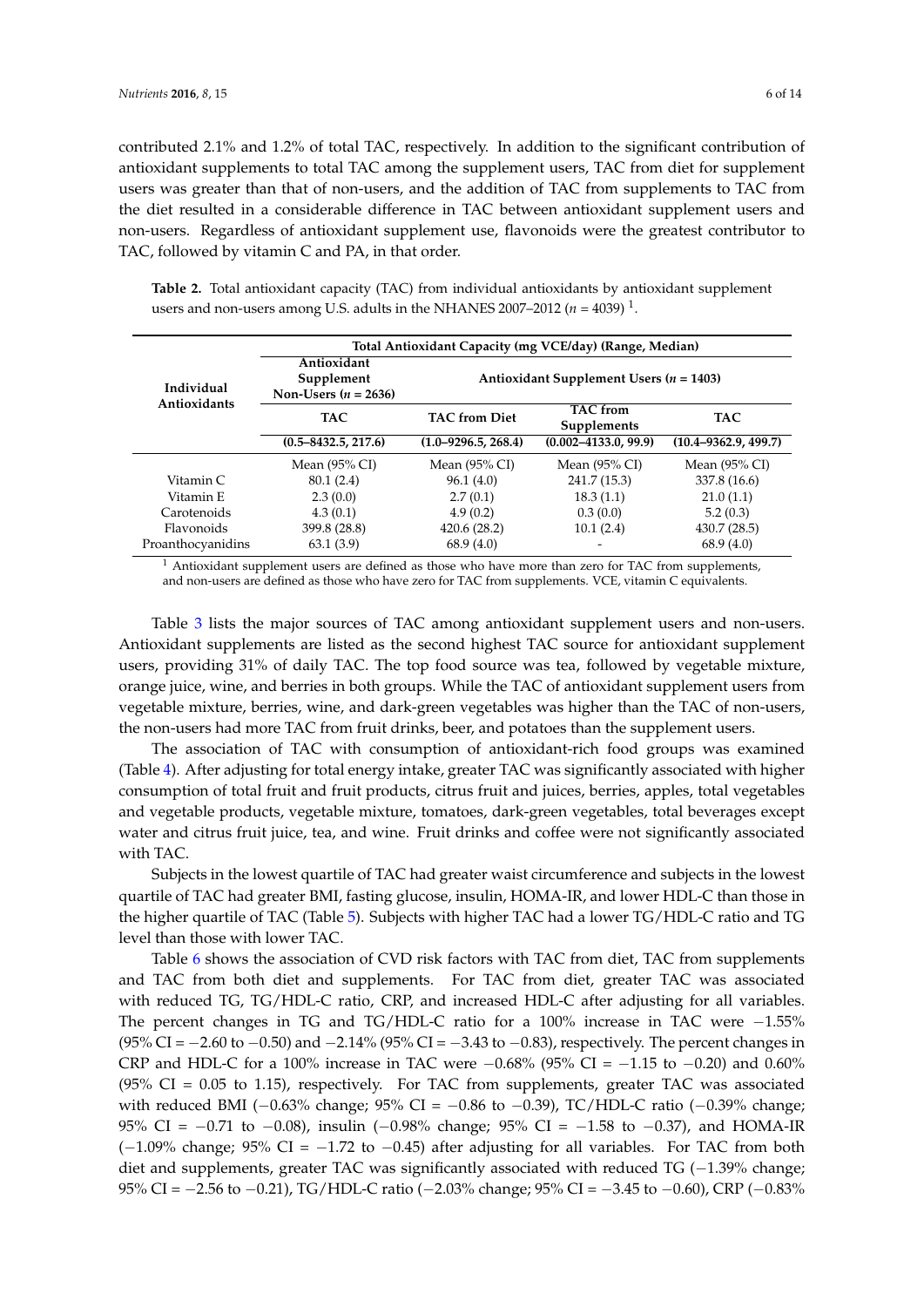<span id="page-6-0"></span>LDL-C, TC, and fasting glucose.

change; 95% CI =  $-1.29$  to  $-0.38$ ), insulin ( $-1.37$ % change; 95% CI =  $-2.64$  to  $-0.09$ ), HOMA-IR  $(-1.57\%$  change; 95% CI =  $-3.02$  to  $-0.09$ ), and increased HDL-C (0.65% change; 95% CI = 0.07 to 1.23). There was no significant association of TAC with waist circumference, BMI, blood pressure,

**Table 3.** Top sources contributing to total antioxidant capacity (TAC) of antioxidant supplement users and non-users among U.S. adults in the NHANES 2007–2012 ( $n = 4039$ ).

|                 | Antioxidant Supplement Users <sup>1</sup>       |                     |               |         | Antioxidant Supplement Non-Users <sup>1</sup>   |                     |               |          |  |
|-----------------|-------------------------------------------------|---------------------|---------------|---------|-------------------------------------------------|---------------------|---------------|----------|--|
| Rank            | <b>Food Group</b>                               | TAC (mg<br>VCE/Day) | $\frac{0}{0}$ | $Cum\%$ | Food Group                                      | TAC (mg<br>VCE/Day) | $\frac{0}{0}$ | $Cum\%$  |  |
| $\mathbf{1}$    | Tea                                             | 318.4               | 36.9%         | 36.9%   | Tea                                             | 328.3               | 60.8%         | 60.8%    |  |
| $\overline{2}$  | Antioxidant<br>supplements                      | 270.4               | 31.3%         | 68.2%   | Vegetable<br>mixture <sup>3</sup>               | 32.8                | 6.5%          | 67.4%    |  |
| 3               | Vegetable mixture <sup>2</sup>                  | 52.6                | 6.1%          | 74.3%   | Orange juice                                    | 20.6                | 4.1%          | 71.5%    |  |
| $\overline{4}$  | Orange juice                                    | 25.0                | 2.9%          | 77.2%   | Wine                                            | 11.8                | 2.3%          | 73.8%    |  |
| 5               | Wine                                            | 21.8                | 2.5%          | 79.7%   | Fruit drink                                     | 11.2                | 2.2%          | $76.0\%$ |  |
| 6               | <b>Berries</b>                                  | 20.7                | 2.4%          | 82.1%   | <b>Berries</b>                                  | 11.1                | 2.2%          | 78.3%    |  |
| 7               | Apple                                           | 9.0                 | $1.0\%$       | 83.1%   | Grain mixtures,<br>frozen plate<br>meals, soups | 8.2                 | 1.6%          | 79.9%    |  |
| 8               | Grain mixtures,<br>frozen plate meals,<br>soups | 7.8                 | $0.9\%$       | 84.0%   | Apple                                           | 7.7                 | 1.5%          | 81.4%    |  |
| 9               | Orange                                          | 7.6                 | 0.9%          | 84.9%   | Orange                                          | 6.7                 | 1.3%          | 82.8%    |  |
| 10              | Dark-green<br>vegetables                        | 7.4                 | $0.9\%$       | 85.8%   | Tomato                                          | 6.3                 | 1.2%          | 84.0%    |  |
| 11              | Fruit drink                                     | 7.1                 | 0.8%          | 86.6%   | Beer                                            | $\overline{5.6}$    | 1.1%          | 85.1%    |  |
| $\overline{12}$ | Tomato                                          | 6.9                 | 0.8%          | 87.4%   | Potato                                          | $\overline{5.4}$    | 1.1%          | 86.2%    |  |
| 13              | Banana                                          | 6.7                 | 0.8%          | 88.2%   | Banana                                          | 4.9                 | 1.0%          | 87.2%    |  |
| 14              | Legumes                                         | 4.4                 | 0.5%          | 88.7%   | Legumes                                         | 4.5                 | $0.9\%$       | 88.1%    |  |
| 15              | Potato                                          | 4.3                 | 0.5%          | 89.2%   | Dark-green<br>vegetables                        | 4.2                 | 0.8%          | 88.9%    |  |

 $<sup>1</sup>$  Antioxidant supplement users are defined as those who have more than zero for TAC from supplements,</sup> and non-users are defined as those who have zero for TAC from supplements. Antioxidant supplements include vitamin C, vitamin E, carotenoids, and flavonoids;  $^2$  vegetable mixture defined as raw and cooked vegetables and their mixtures other than white potatoes, dark green and deep yellow vegetables, tomatoes, lettuce, green beans, corn, peas, and lima beans. VCE, vitamin C equivalents.

<span id="page-6-1"></span>**Table 4.** Major food intakes by energy-adjusted quartiles of total antioxidant capacity among U.S. adults in the NHANES 2007–2012 (g/day) (*n* = 4039).

|                                   | Total Antioxidant Capacity (mg VCE/day) (Range, Median) |                  |                    |                    |                           |
|-----------------------------------|---------------------------------------------------------|------------------|--------------------|--------------------|---------------------------|
| Intake (g/day)                    | $Q1 (n = 975)$                                          | $Q2 (n = 1001)$  | $Q3 (n = 1035)$    | $Q4 (n = 1028)$    | <i>p</i> -Value for       |
|                                   | $(0.5 - 216.6,$                                         | $(65.6 - 466.8,$ | $(142.3 - 1199.8,$ | $(379.7 - 9362.9)$ | Linear Trend <sup>1</sup> |
|                                   | 74.1)                                                   | 188.9)           | 428.9)             | 1219.4)            |                           |
|                                   | Mean (SEM)                                              | Mean (SEM)       | Mean (SEM)         | Mean (SEM)         |                           |
| Fruit & fruit products            | 51.2(3.4)                                               | 166.2(7.0)       | 253.0(9.5)         | 201.1(10.0)        | < 0.0001                  |
| Citrus fruit and juices           | 5.0(0.8)                                                | 40.0(2.9)        | 97.0 (7.4)         | 65.3(5.8)          | < 0.0001                  |
| <b>Berries</b>                    | 1.0(0.3)                                                | 4.7(0.6)         | 11.6(1.6)          | 13.6(1.7)          | < 0.0001                  |
| Apple                             | 7.7(1.3)                                                | 29.1(2.5)        | 28.4(2.3)          | 25.0(2.7)          | < 0.0001                  |
| Vegetables & vegetable products   | 122.0(3.6)                                              | 158.8 (7.9)      | 183.6 (6.8)        | 196.8 (18.0)       | < 0.0001                  |
| Vegetable mixture <sup>2</sup>    | 31.0(2.4)                                               | 57.8(3.2)        | 72.0(5.0)          | 86.0 (16.4)        | < 0.0001                  |
| Tomatoes                          | 24.6(1.7)                                               | 33.3(3.5)        | 38.2(3.1)          | 38.2(2.8)          | 0.0025                    |
| Dark-green vegetables             | 4.6(1.1)                                                | 10.2(1.1)        | 14.8(1.4)          | 14.9(1.2)          | < 0.0001                  |
| Tea, coffee & other beverages $3$ | 1138.7 (41.9)                                           | 957.3 (35.8)     | 943.8 (30.4)       | 1222.3 (30.1)      | 0.0017                    |
| Tea                               | 23.0(8.0)                                               | 29.5(6.2)        | 110.8(8.1)         | 526.2 (23.9)       | < 0.0001                  |
| Wine                              | 4.9(1.5)                                                | 11.3(2.0)        | 31.8(4.9)          | 34.7 (5.4)         | < 0.0001                  |
| Coffee                            | 326.4 (21.5)                                            | 303.3(18.9)      | 313.8 (15.9)       | 276.4 (12.0)       | 0.2556                    |
| Fruit drinks                      | 80.3 (9.9)                                              | 104.9(10.5)      | 105.2(11.7)        | 56.5(6.1)          | 0.2599                    |

VCE, vitamin C equivalents; <sup>1</sup> adjusted for total energy intake; <sup>2</sup> vegetable mixture is defined as raw and cooked vegetables and their mixtures other than white potatoes, dark green and deep yellow vegetables, tomatoes, lettuce, green beans, corn, peas, and lima beans; <sup>3</sup> total beverages except water and citrus fruit juice.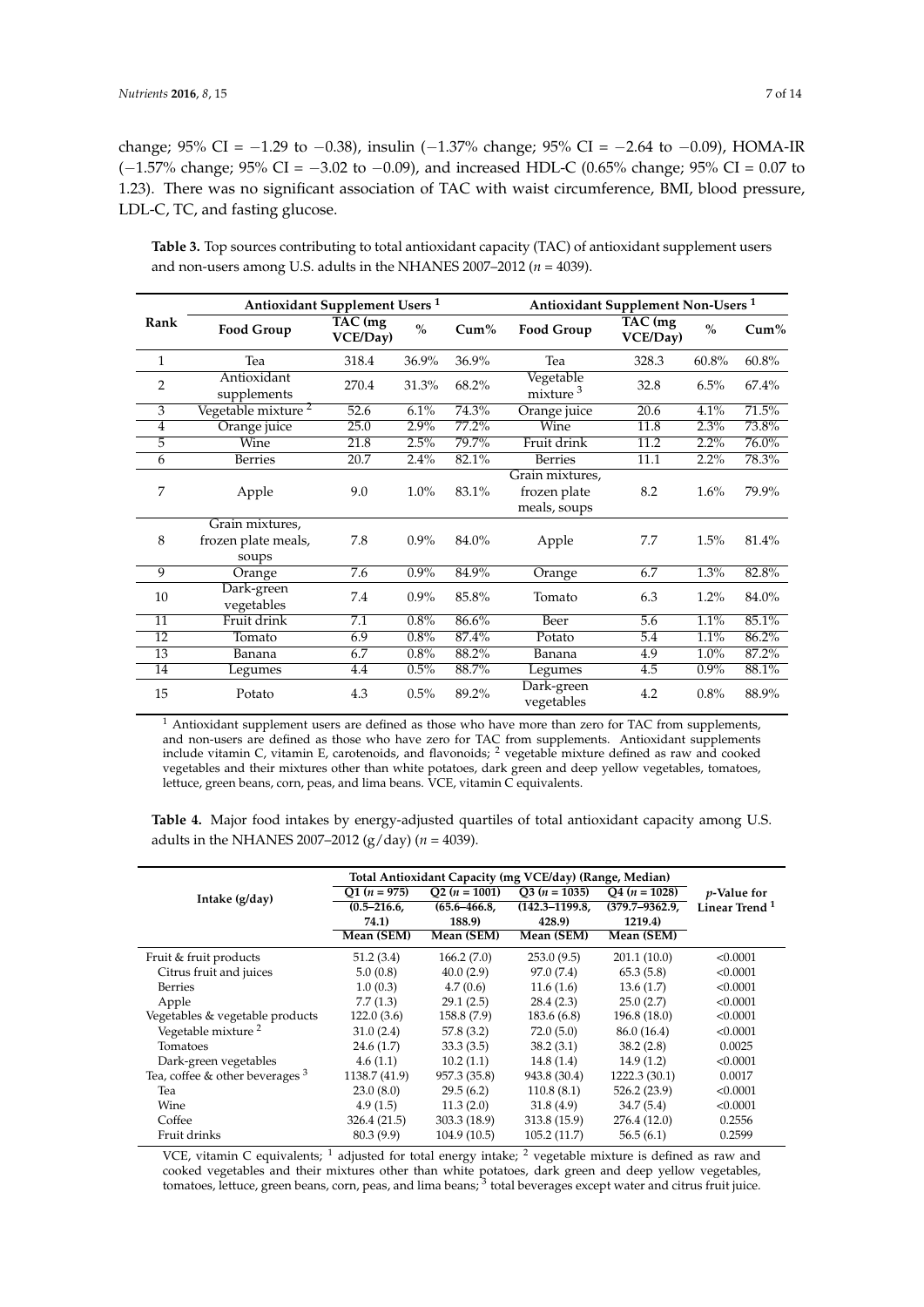|                             | Total Antioxidant Capacity (mg VCE/day) (Range, Median) |                         |                           |                            |                              |  |  |  |
|-----------------------------|---------------------------------------------------------|-------------------------|---------------------------|----------------------------|------------------------------|--|--|--|
|                             | $Q1 (n = 975)$                                          | $Q2 (n = 1001)$         | $Q3 (n = 1035)$           | $Q4 (n = 1028)$            | <i>p</i> -Value for          |  |  |  |
| <b>Risk Factors</b>         | $(0.5 - 216.6, 74.1)$                                   | $(65.6 - 466.8, 188.9)$ | $(142.3 - 1199.8, 428.9)$ | $(379.7 - 9362.9, 1219.4)$ | Linear<br>Trend <sup>1</sup> |  |  |  |
|                             | Mean (SEM)                                              | Mean (SEM)              | Mean (SEM)                | Mean (SEM)                 |                              |  |  |  |
| Waist circumference<br>(cm) | 99.1(0.8)                                               | 96.8(0.8)               | 97.4(0.8)                 | 97.5(0.8)                  | 0.4363                       |  |  |  |
| BMI $(kg/m^2)$              | 29.0(0.3)                                               | 28.0(0.3)               | 28.0(0.3)                 | 28.1(0.3)                  | 0.0544                       |  |  |  |
| Blood pressure (mm Hg)      |                                                         |                         |                           |                            |                              |  |  |  |
| Systolic                    | 118.4(0.7)                                              | 120.0(0.8)              | 120.2(0.8)                | 119.9(0.5)                 | 0.4755                       |  |  |  |
| Diastolic                   | 69.3(0.6)                                               | 69.1(0.7)               | 69.3(0.5)                 | 68.7(0.5)                  | 0.9460                       |  |  |  |
| $HDL-C$ (mg/dL)             | 51.1(0.6)                                               | 53.3 $(0.6)$            | 54.8 $(0.6)$              | 55.5(0.8)                  | 0.0289                       |  |  |  |
| LDL-C $(mg/dL)$             | 116.6(1.5)                                              | 117.5(1.5)              | 114.2(1.8)                | 118.8(1.5)                 | 0.7873                       |  |  |  |
| TC (mg/dL)                  | 194.1(1.9)                                              | 197.9(1.7)              | 193.6(2.1)                | 198.5(1.8)                 | 0.8711                       |  |  |  |
| Triglycerides (mg/dL)       | 134.1(3.5)                                              | 137.7(4.7)              | 126.5(4.2)                | 123.0(3.8)                 | 0.0045                       |  |  |  |
| TG/HDL-C ratio              | 3.1(0.1)                                                | 3.1(0.2)                | 2.7(0.1)                  | 2.7(0.1)                   | 0.0019                       |  |  |  |
| TC/HDL-C ratio              | 4.0(0.1)                                                | 4.0(0.1)                | 3.8(0.1)                  | 3.8(0.1)                   | 0.1055                       |  |  |  |
| Fasting glucose<br>(mg/dL)  | 105.4(0.9)                                              | 104.2(1.2)              | 102.8(0.8)                | 103.4(0.8)                 | 0.1158                       |  |  |  |
| Insulin $(pmol/L)$          | 82.4(2.6)                                               | 75.4(2.2)               | 73.1(2.5)                 | 74.1 (3.6)                 | 0.0781                       |  |  |  |
| HOMA-IR                     | 3.7(0.1)                                                | 3.5(0.1)                | 3.2(0.1)                  | 3.3(0.2)                   | 0.0617                       |  |  |  |
|                             | $Q1(n = 681)$                                           | $Q2 (n = 694)$          | $Q3 (n = 710)$            | $Q4 (n = 709)$             |                              |  |  |  |
|                             | $(2.3 - 216.6, 75.3)$                                   | $(65.6 - 466.8, 186.8)$ | $(162.6 - 1199.8, 416.8)$ | $(379.7 - 9362.9, 1237.3)$ |                              |  |  |  |
| CRP <sup>3</sup> (mg/L)     | 1.9(0.1)                                                | 1.4(0.1)                | 1.4(0.1)                  | 1.5(0.1)                   | 0.0092                       |  |  |  |

<span id="page-7-0"></span>**Table 5.** Cardiovascular disease risk factors according to energy-adjusted quartiles of total antioxidant capacity among U.S. adults in the NHANES 2007–2012 ( $n = 4039$ ).

 $1$  Test for linearity of the trend was done after adjusting for total energy intake, age, gender, ethnicity, physical activity, PIR, smoking, alcohol consumption, blood pressure medication, diabetes medication, and BMI. Model of BMI was adjusted for all variables except BMI. For TG, HDL-C, LDL-C, TC, TG/HDL-C, and TC/HDL-C ratio, the model was additionally adjusted for saturated fatty acid and fiber intakes; <sup>3</sup> NHANES 2007–2010 (*n* = 2794); values are geometric means and SEM. HOMA-IR, homeostasis model assessment of insulin resistance; VCE, vitamin C equivalents.

<span id="page-7-1"></span>**Table 6.** Association between cardiovascular disease risk factors and total antioxidant capacity (TAC) among U.S. adults in the NHANES 2007–2012 ( $n = 4039)$   $^1$ .

|                              |                             |                 | % Change Predicted in CVD Risk Factor with a 100% Increase Total Antioxidant Capacity (95% CI) |                 |                           |                                                           |  |
|------------------------------|-----------------------------|-----------------|------------------------------------------------------------------------------------------------|-----------------|---------------------------|-----------------------------------------------------------|--|
| <b>Risk Factors</b>          | $TAC_{\text{diet}}$         | <i>p</i> -Value | TAC <sub>supplements</sub>                                                                     | <i>p</i> -Value |                           | $\overline{\text{TA}}\text{C}_{\text{diet + supplement}}$ |  |
|                              | %∆ (95% CI)                 |                 | $%$ $\triangle$ (95% CI)                                                                       |                 | %∆ (95% CI)               | <i>p</i> -Value                                           |  |
| Waist                        |                             |                 |                                                                                                |                 |                           |                                                           |  |
| circumference <sup>2</sup>   | $-0.12$ ( $-0.26$ , 0.03)   | 0.1150          | $-0.02(-0.08, 0.04)$                                                                           | 0.5452          | $-0.12$ ( $-0.25$ , 0.01) | 0.0664                                                    |  |
| BMI <sup>2</sup>             | $-0.05(-0.64, 0.54)$        | 0.8623          | $-0.63(-0.86, -0.39)$                                                                          | < 0.0001        | $-0.42(-1.03, 0.20)$      | 0.1883                                                    |  |
| Blood Pressure <sup>2</sup>  |                             |                 |                                                                                                |                 |                           |                                                           |  |
| Systolic                     | $-0.06$ ( $-0.37$ , 0.25)   | 0.7071          | $-0.07$ ( $-0.20$ , 0.06)                                                                      | 0.2674          | $-0.04(-0.33, 0.26)$      | 0.8106                                                    |  |
| Diastolic                    | $0.13(-0.39, 0.66)$         | 0.6149          | $-0.11(-0.32, 0.10)$                                                                           | 0.2988          | $0.13(-0.39, 0.65)$       | 0.6315                                                    |  |
| HDL-C $3$                    | 0.60(0.05, 1.15)            | 0.0368          | $0.31(-0.03, 0.65)$                                                                            | 0.0835          | 0.65(0.07, 1.23)          | 0.0315                                                    |  |
| LDL-C $^3$                   | $0.09$ ( $-0.66$ , $0.84$ ) | 0.8142          | $-0.29(-0.59, 0.00)$                                                                           | 0.0595          | $0.07(-0.67, 0.81)$       | 0.8594                                                    |  |
| TC <sup>3</sup>              | $0.02$ (-0.55, 0.60)        | 0.9404          | $-0.09$ ( $-0.29$ , 0.12)                                                                      | 0.4145          | $0.05(-0.51, 0.61)$       | 0.8675                                                    |  |
| $TG^3$                       | $-1.55(-2.60, -0.50)$       | 0.0059          | $-0.17(-0.66, 0.33)$                                                                           | 0.5144          | $-1.39(-2.56, -0.21)$     | 0.0251                                                    |  |
| $TG/HDL-C$ ratio $3$         | $-2.14(-3.43,-0.83)$        | 0.0025          | $-0.47(-1.19, 0.25)$                                                                           | 0.2025          | $-2.03(-3.45,-0.60)$      | 0.0079                                                    |  |
| $TC/HDL-C$ ratio $3$         | $-0.57(-1.22, 0.08)$        | 0.0929          | $-0.39(-0.71,-0.08)$                                                                           | 0.0186          | $-0.60$ ( $-1.30$ , 0.10) | 0.0982                                                    |  |
| Fasting glucose <sup>2</sup> | $-0.12$ ( $-0.41$ , 0.18)   | 0.4403          | $-0.12$ ( $-0.26$ , 0.02)                                                                      | 0.1095          | $-0.20$ ( $-0.51$ , 0.12) | 0.2297                                                    |  |
| Insulin $2$                  | $-0.57(-1.96, 0.83)$        | 0.4262          | $-0.98(-1.58,-0.37)$                                                                           | 0.0028          | $-1.37(-2.64, -0.09)$     | 0.0415                                                    |  |
| $HOMA-IR2$                   | $-0.71(-2.27, 0.88)$        | 0.3851          | $-1.09(-1.72,-0.45)$                                                                           | 0.0017          | $-1.57(-3.02, -0.09)$     | 0.0428                                                    |  |
| CRP <sup>2</sup>             | $-0.68(-1.15,-0.20)$        | 0.0090          | $-0.18$ ( $-0.50$ , 0.15)                                                                      | 0.2892          | $-0.83(-1.29,-0.38)$      | 0.0012                                                    |  |

<sup>1</sup> Multivariate linear regression analysis of cardiovascular disease risk factors. Values are changes in percentages (%) of cardiovascular disease risk factors with a 100% increase of TAC;  $^2$  model 1: Adjusted for total energy intake, age, gender, ethnicity, physical activity, PIR, smoking, alcohol consumption, blood pressure medication, diabetes medication, and BMI. BMI was adjusted for all variables except BMI; <sup>3</sup> model 2: Model 1 + adjusted for saturated fatty acid and fiber intake. BMI, body mass index; CRP, C-reactive protein; HDL, high-density lipoprotein; HOMA-IR, homeostasis model assessment of insulin resistance; LDL, low-density lipoprotein; TC, total cholesterol; TG, triglycerides.

## **4. Discussion**

This study found that TAC is associated with reduced blood CVD risk factors. Both greater TAC from diet and TAC from diet and supplements were associated with reduced blood TG, TG/HDL-C ratio, CRP, and increased HDL-C after adjusting for all covariates. Since levels of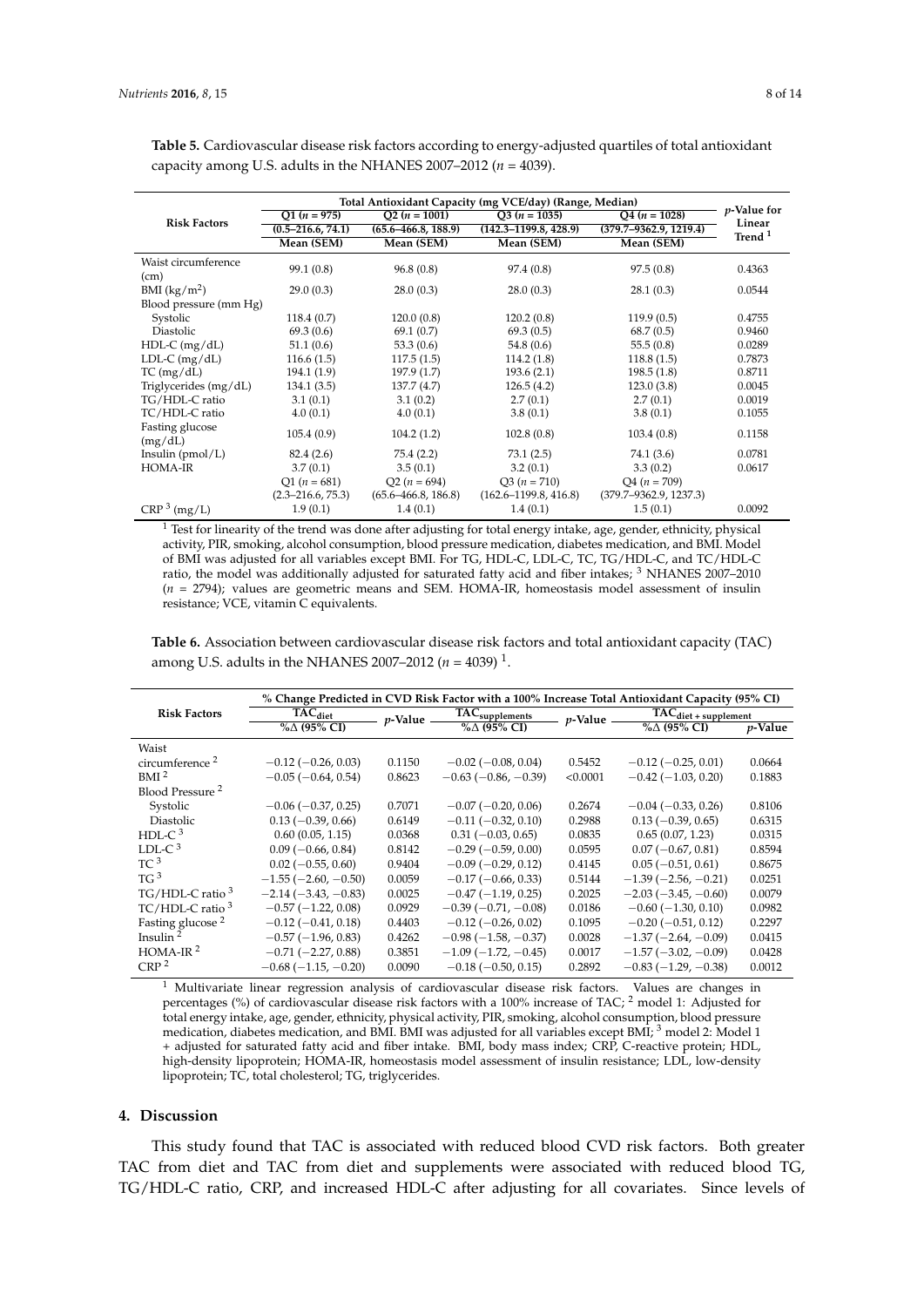cholesterol and TG may be affected by saturated fat and fiber intake [\[40](#page-12-4)[,41\]](#page-12-5), cholesterols and TG were additionally adjusted for these dietary variables in regression model 2. These results are consistent with a Spanish study showing an inverse association between TAC and TG, oxidized LDL-C, hyperglycemia, and positive association with HDL-C in 266 healthy young adults [\[17\]](#page-11-1). Our results are also in accordance with a study showing that the consumption of cocoa rich in flavonoids was effective in lowering TG by blocking the COX-2 activation and reducing synthesis of inflammatory prostanoids [\[42\]](#page-12-6). The association of TAC with HDL-C is also supported by the study that reported positive effects of flavonoid-rich cocoa powder and orange juice on HDL-C in human intervention trials [\[43](#page-12-7)[,44\]](#page-12-8). Since flavonoids are a major contributor to TAC, these findings are also supported by the previous report that higher total flavonoid intake is associated with lower serum TG and TG/HDL-C ratio [\[45\]](#page-12-9). The inverse association of TAC with CRP in the present study is consistent with our previous study reporting an inverse association of TAC with serum CRP and plasma homocysteine using NHANES 2001–2002 [\[20\]](#page-11-4).

In the present study, antioxidant supplements were identified as a second top source contributing to TAC. Although several randomized controlled trials have failed to support the beneficial effects of antioxidant supplements on CVD risk [\[46](#page-12-10)[,47\]](#page-12-11), many observational studies have identified an inverse association of antioxidant supplement use with CVD risk [\[48,](#page-12-12)[49\]](#page-12-13). These protective effects of antioxidants have also been supported by studies showing that antioxidants play a key role in inhibiting oxidative damage and lipid oxidation reactions that lead to atherosclerosis and CVD [\[50\]](#page-12-14). Considering the great extent to which antioxidant supplements contribute to TAC and CVD risk factors and the high prevalence of dietary supplement use in the United States [\[18\]](#page-11-2), TAC from supplements should be included in the study of the association of TAC with CVD risk. However, most previous studies on antioxidant and CVD risk have estimated antioxidants from the diet only [\[11](#page-10-9)[–14](#page-10-11)[,17\]](#page-11-1) or from one or a mixture of several antioxidant supplements [\[51\]](#page-12-15).

In addition, most previous studies estimated TAC by utilizing food TAC databases, in which the TAC value of a limited number of food items were determined by several assays, such as total ferric reducing antioxidant power (FRAP) or oxygen radical absorbance capacity (ORAC) [\[52–](#page-12-16)[56\]](#page-13-0). To overcome the limitations of the previous approaches, our research group first developed and validated an algorithm to estimate the TAC of the U.S. diet [\[29\]](#page-11-12). The vitamin C equivalent antioxidant capacity (VCEAC) of individual antioxidant nutrients and 50 popular antioxidant-rich food items in the U.S. diet were determined by ABTS assay and 1,1-diphenyl-2-picrylhydrazyl (DPPH) assay. According to the algorithm, the theoretical TAC for each food item was calculated as the sum of the product of antioxidant content and antioxidant capacities of individual antioxidants. Theoretical TAC was positively correlated with experimental TAC values measured by the ABTS assay  $(r = 0.833,$ *p* < 0.001), the DPPH assay (*r* = 0.696, *p* < 0.001), and TAC from the USDA ORAC database (*r* = 0.484, *p* < 0.001). This investigative protocol has been further validated by comparing individual antioxidant intakes with their concentrations in plasma [\[57\]](#page-13-1) and urine collections [\[58\]](#page-13-2). In our recent human observational studies, TAC was validated for its relevance, reliability, and predictability for *in vivo* antioxidant status under different physiological conditions [\[59](#page-13-3)[–61\]](#page-13-4). This theoretical TAC enables us to estimate TAC from supplements as well as TAC from diet, and to calculate the contribution of individual antioxidants to TAC.

In this study, the results obtained with TAC from both diet and supplements were different from the results obtained with TAC from diet only. When we considered TAC from both diet and supplements, we found an additional inverse association of TAC with insulin and HOMA-IR as well as the association of TAC with improved TG, TG/HDL-C ratio, CRP, and HDL-C. As vitamin C is a major contributor to TAC from supplements, this finding is supported by the report that vitamin C supplementation had beneficial effects on lowering fasting insulin levels by improving endothelium-dependent vasodilation in patients with non-insulin-dependent diabetes mellitus [\[62,](#page-13-5)[63\]](#page-13-6).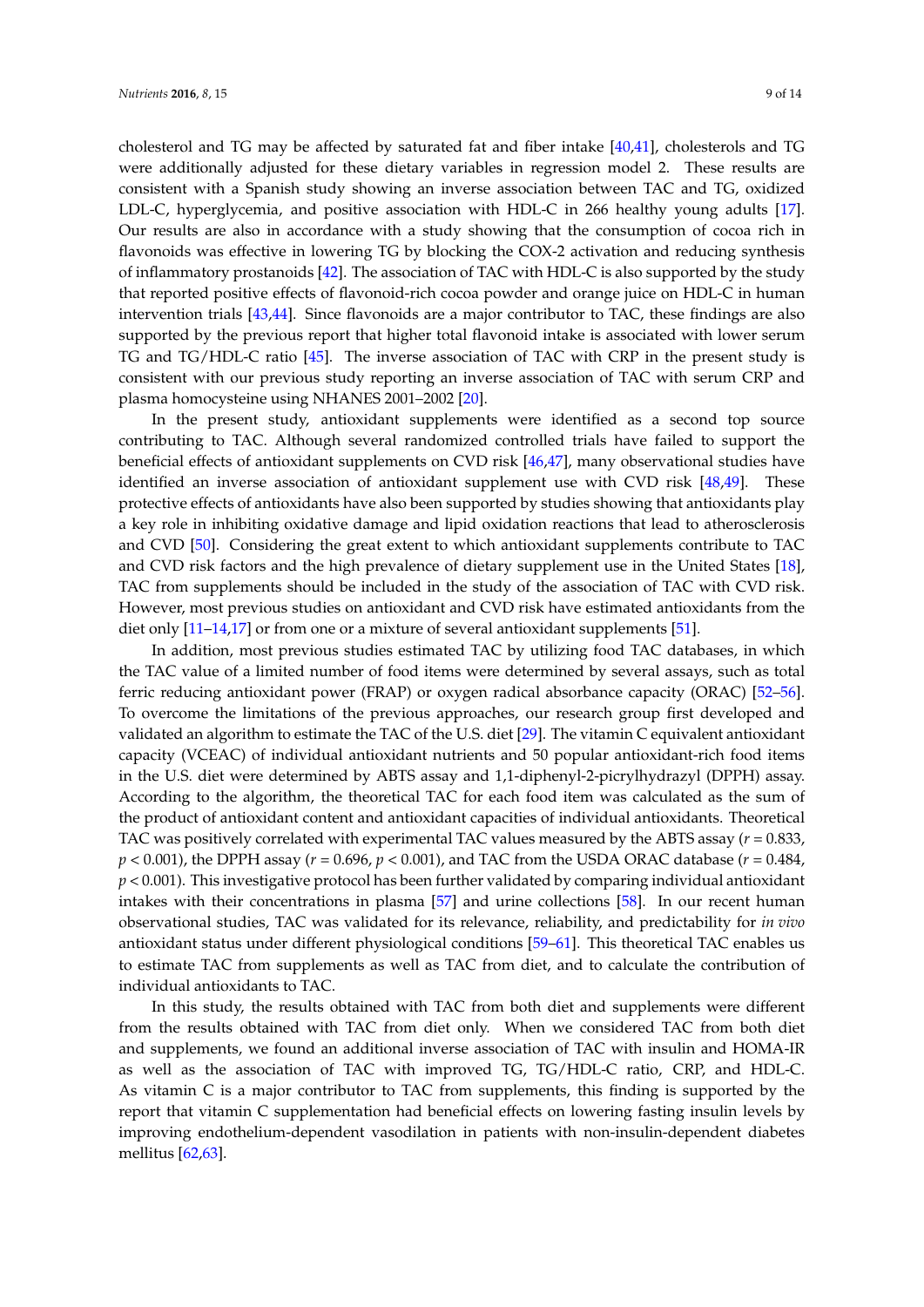Our results show that greater TAC is strongly associated with higher consumption of fruits and fruit products, vegetables and vegetable products, beverages, tea, and wine, which have been known to be inversely associated with CVD risk [\[64](#page-13-7)[,65\]](#page-13-8). We found strong positive associations of TAC with high consumption of citrus fruits and fruit juices [\[66\]](#page-13-9), berries [\[67\]](#page-13-10), apple [\[68\]](#page-13-11), vegetable mixture, and dark-green vegetables [\[69\]](#page-13-12), which have been reported to be negatively associated with TG, TC, and TC/HDL-C ratio in previous studies. Greater TAC was associated with higher consumption of tea and wine, which was inversely associated with insulin level, insulin resistance, LDL, TG, inflammation, and oxidative stress [\[70\]](#page-13-13). Our findings of the association of greater TAC with improved CVD risk factors could be explained through positive associations of TAC with fruit, vegetable, tea, and wine consumption.

This study has several strengths. First, we used a large sample of the representative U.S. adult population. Second, we used an improved flavonoid database, which provides more complete data and better estimates of flavonoid intake. Third, we estimated TAC from supplements as well as TAC from diet. However, the present study also has limitations. First, no causal inference can be drawn because this study was based on cross-sectional data. Second, we did not consider the bioavailability and *in vivo* activity of dietary antioxidant compounds. Third, the estimation of TAC was based on two 24-h dietary recalls, which may not provide accurate estimates of the usual intake of participants. Fourth, there may still be residual confounding factors, although attempts were made in our two models to control for all relevant factors for which data were available.

#### **5. Conclusions**

In conclusion, greater TAC was associated with improved TG, TG/HDL-C ratio, HDL-C, insulin, HOMA-IR, and CRP. Our findings support the hypothesis that an antioxidant-rich diet and intake of supplements are beneficial in reducing CVD risk.

**Acknowledgments:** This research received no specific grant from any funding agency, commercial, or not-for-profit sectors.

**Author Contributions:** K.K., T.M.V., and O.K.C. designed the research; K.K. drafted the manuscript and analyzed data. K.K. performed statistical analyses; K.K., T.M.V., and O.K.C. contributed to the interpretation of results and critically reviewed the manuscript. All authors read and approved the final manuscript.

**Conflicts of Interest:** The authors declare no conflict of interest.

#### **Abbreviations**

The following abbreviations are used in this manuscript:

| BMI     | body mass index                                              |
|---------|--------------------------------------------------------------|
| CRP     | C-reactive protein                                           |
| CVD     | cardiovascular disease                                       |
| EPIC    | European Prospective Investigation into Cancer and Nutrition |
| FRAP    | ferric reducing antioxidant power                            |
| HDL     | high-density lipoprotein                                     |
| HDL-C   | high-density lipoprotein cholesterol                         |
| HOMA-IR | homeostasis model assessment of insulin resistance           |
| LDL     | low-density lipoprotein                                      |
| LDL-C   | low-density lipoprotein cholesterol                          |
| METs    | metabolic equivalence of tasks                               |
| ORAC    | oxygen radical absorbance capacity                           |
| РA      | proanthocyanidin                                             |
| PIR     | poverty-income-ratio                                         |
| ROS     | reactive oxygen species                                      |
|         |                                                              |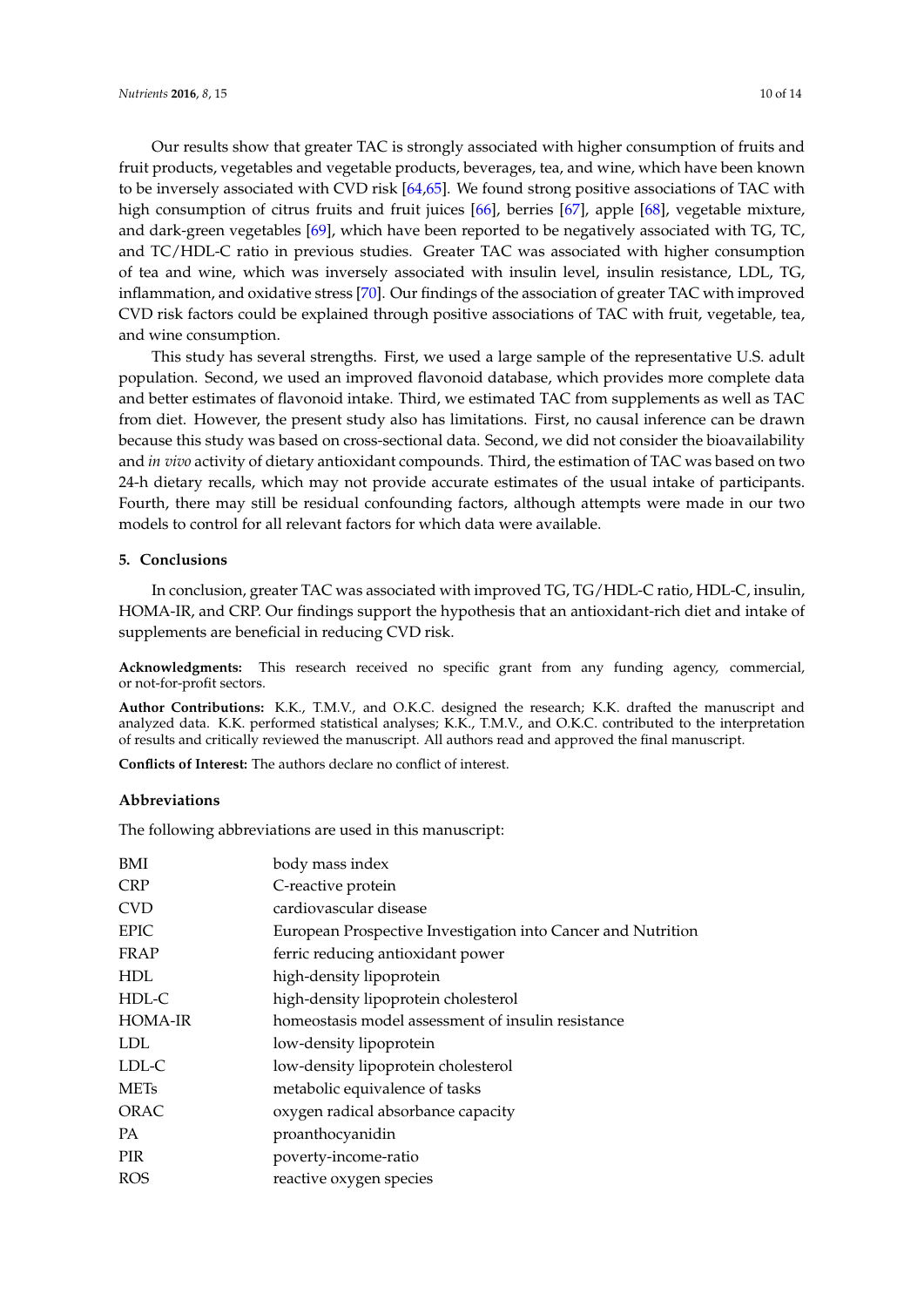| <b>TAC</b>   | total antioxidant capacity                |
|--------------|-------------------------------------------|
| TC.          | total cholesterol                         |
| TEAC         | Trolox equivalent antioxidant capacity    |
| TG.          | triglycerides                             |
| <b>VCE</b>   | vitamin C equivalents                     |
| <b>VCEAC</b> | vitamin C equivalent antioxidant capacity |

## **References**

- <span id="page-10-0"></span>1. Steinberg, D. Low density lipoprotein oxidation and its pathobiological significance. *J. Biol. Chem.* **1997**, *272*, 20963–20966. [\[CrossRef\]](http://dx.doi.org/10.1074/jbc.272.34.20963) [\[PubMed\]](http://www.ncbi.nlm.nih.gov/pubmed/9261091)
- <span id="page-10-1"></span>2. Bhupathiraju, S.N.; Wedick, N.M.; Pan, A.; Manson, J.E.; Rexrode, K.M.; Willett, W.C.; Rimm, E.B.; Hu, F.B. Quantity and variety in fruit and vegetable intake and risk of coronary heart disease. *Am. J. Clin. Nutr.* **2013**, *98*, 1514–1523. [\[CrossRef\]](http://dx.doi.org/10.3945/ajcn.113.066381) [\[PubMed\]](http://www.ncbi.nlm.nih.gov/pubmed/24088718)
- <span id="page-10-2"></span>3. Liu, R.H. Health benefits of fruit and vegetables are from additive and synergistic combinations of phytochemicals. *Am. J. Clin. Nutr.* **2003**, *78*, 517S–520S. [\[PubMed\]](http://www.ncbi.nlm.nih.gov/pubmed/12936943)
- 4. McCullough, M.L.; Peterson, J.J.; Patel, R.; Jacques, P.F.; Shah, R.; Dwyer, J.T. Flavonoid intake and cardiovascular disease mortality in a prospective cohort of us adults. *Am. J. Clin. Nutr.* **2012**, *95*, 454–464. [\[CrossRef\]](http://dx.doi.org/10.3945/ajcn.111.016634) [\[PubMed\]](http://www.ncbi.nlm.nih.gov/pubmed/22218162)
- <span id="page-10-3"></span>5. Osganian, S.K.; Stampfer, M.J.; Rimm, E.; Spiegelman, D.; Manson, J.E.; Willett, W.C. Dietary carotenoids and risk of coronary artery disease in women. *Am. J. Clin. Nutr.* **2003**, *77*, 1390–1399. [\[PubMed\]](http://www.ncbi.nlm.nih.gov/pubmed/12791615)
- <span id="page-10-4"></span>6. Cook, N.R.; Albert, C.M.; Gaziano, J.M.; Zaharris, E.; MacFadyen, J.; Danielson, E.; Buring, J.E.; Manson, J.E. A randomized factorial trial of vitamins C and E and beta carotene in the secondary prevention of cardiovascular events in women: Results from the women's antioxidant cardiovascular study. *Arch. Intern. Med.* **2007**, *167*, 1610–1618. [\[CrossRef\]](http://dx.doi.org/10.1001/archinte.167.15.1610) [\[PubMed\]](http://www.ncbi.nlm.nih.gov/pubmed/17698683)
- <span id="page-10-5"></span>7. Hennekens, C.H.; Buring, J.E.; Manson, J.E.; Stampfer, M.; Rosner, B.; Cook, N.R.; Belanger, C.; LaMotte, F.; Gaziano, J.M.; Ridker, P.M.; *et al*. Lack of effect of long-term supplementation with beta carotene on the incidence of malignant neoplasms and cardiovascular disease. *N. Engl. J. Med.* **1996**, *334*, 1145–1149. [\[CrossRef\]](http://dx.doi.org/10.1056/NEJM199605023341801) [\[PubMed\]](http://www.ncbi.nlm.nih.gov/pubmed/8602179)
- <span id="page-10-6"></span>8. Harasym, J.; Oledzki, R. Effect of fruit and vegetable antioxidants on total antioxidant capacity of blood plasma. *Nutrition* **2014**, *30*, 511–517. [\[CrossRef\]](http://dx.doi.org/10.1016/j.nut.2013.08.019) [\[PubMed\]](http://www.ncbi.nlm.nih.gov/pubmed/24698344)
- <span id="page-10-7"></span>9. Barron, B.A. The effects of misclassification on the estimation of relative risk. *Biometrics* **1977**, *33*, 414–418. [\[CrossRef\]](http://dx.doi.org/10.2307/2529795) [\[PubMed\]](http://www.ncbi.nlm.nih.gov/pubmed/884199)
- <span id="page-10-8"></span>10. Serafini, M.; del Rio, D. Understanding the association between dietary antioxidants, redox status and disease: Is the total antioxidant capacity the right tool? *Redox Rep.* **2004**, *9*, 145–152. [\[CrossRef\]](http://dx.doi.org/10.1179/135100004225004814) [\[PubMed\]](http://www.ncbi.nlm.nih.gov/pubmed/15327744)
- <span id="page-10-9"></span>11. Puchau, B.; Zulet, M.A.; de Echavarri, A.G.; Hermsdorff, H.H.; Martinez, J.A. Dietary total antioxidant capacity: A novel indicator of diet quality in healthy young adults. *J. Am. Coll. Nutr.* **2009**, *28*, 648–656. [\[CrossRef\]](http://dx.doi.org/10.1080/07315724.2009.10719797) [\[PubMed\]](http://www.ncbi.nlm.nih.gov/pubmed/20516264)
- <span id="page-10-10"></span>12. Rautiainen, S.; Larsson, S.; Virtamo, J.; Wolk, A. Total antioxidant capacity of diet and risk of stroke: A population-based prospective cohort of women. *Stroke* **2012**, *43*, 335–340. [\[CrossRef\]](http://dx.doi.org/10.1161/STROKEAHA.111.635557) [\[PubMed\]](http://www.ncbi.nlm.nih.gov/pubmed/22135074)
- <span id="page-10-12"></span>13. Del Rio, D.; Agnoli, C.; Pellegrini, N.; Krogh, V.; Brighenti, F.; Mazzeo, T.; Masala, G.; Bendinelli, B.; Berrino, F.; Sieri, S.; *et al*. Total antioxidant capacity of the diet is associated with lower risk of ischemic stroke in a large Italian cohort. *J. Nutr.* **2011**, *141*, 118–123. [\[CrossRef\]](http://dx.doi.org/10.3945/jn.110.125120) [\[PubMed\]](http://www.ncbi.nlm.nih.gov/pubmed/21106923)
- <span id="page-10-11"></span>14. Rautiainen, S.; Levitan, E.B.; Mittleman, M.A.; Wolk, A. Total antioxidant capacity of diet and risk of heart failure: A population-based prospective cohort of women. *Am. J. Med.* **2013**, *126*, 494–500. [\[CrossRef\]](http://dx.doi.org/10.1016/j.amjmed.2013.01.006) [\[PubMed\]](http://www.ncbi.nlm.nih.gov/pubmed/23561629)
- <span id="page-10-13"></span>15. Franzini, L.; Ardigo, D.; Valtuena, S.; Pellegrini, N.; del Rio, D.; Bianchi, M.A.; Scazzina, F.; Piatti, P.M.; Brighenti, F.; Zavaroni, I. Food selection based on high total antioxidant capacity improves endothelial function in a low cardiovascular risk population. *Nutr. Metab. Cardiovasc. Dis.* **2012**, *22*, 50–57. [\[CrossRef\]](http://dx.doi.org/10.1016/j.numecd.2010.04.001) [\[PubMed\]](http://www.ncbi.nlm.nih.gov/pubmed/20674303)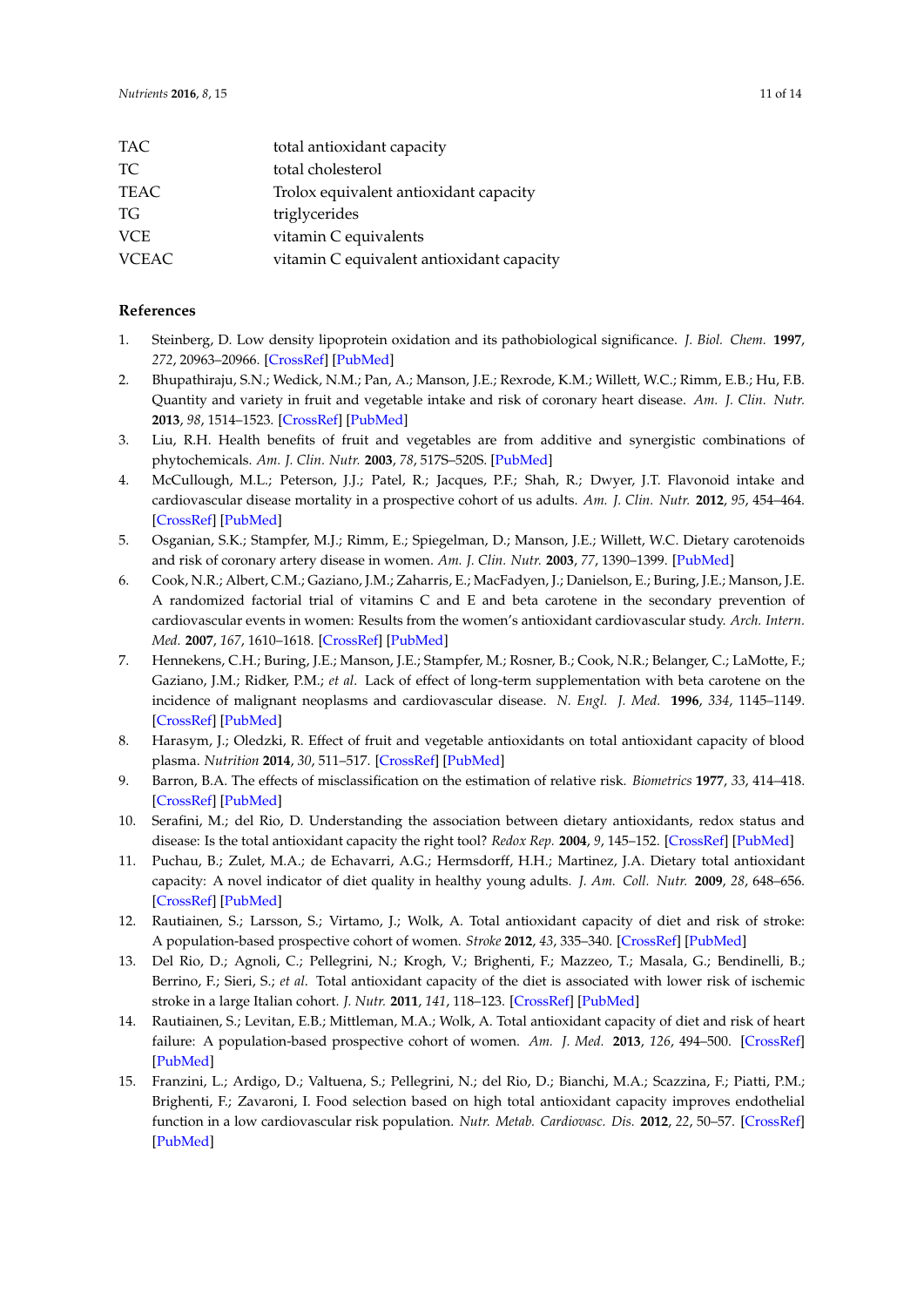- <span id="page-11-0"></span>16. Valtuena, S.; Pellegrini, N.; Franzini, L.; Bianchi, M.A.; Ardigo, D.; del Rio, D.; Piatti, P.; Scazzina, F.; Zavaroni, I.; Brighenti, F. Food selection based on total antioxidant capacity can modify antioxidant intake, systemic inflammation, and liver function without altering markers of oxidative stress. *Am. J. Clin. Nutr.* **2008**, *87*, 1290–1297. [\[PubMed\]](http://www.ncbi.nlm.nih.gov/pubmed/18469252)
- <span id="page-11-1"></span>17. Hermsdorff, H.H.; Puchau, B.; Volp, A.C.; Barbosa, K.B.; Bressan, J.; Zulet, M.A.; Martinez, J.A. Dietary total antioxidant capacity is inversely related to central adiposity as well as to metabolic and oxidative stress markers in healthy young adults. *Nutr. Metab.* **2011**, *8*, 59. [\[CrossRef\]](http://dx.doi.org/10.1186/1743-7075-8-59) [\[PubMed\]](http://www.ncbi.nlm.nih.gov/pubmed/21859453)
- <span id="page-11-2"></span>18. Bailey, R.L.; Gahche, J.J.; Lentino, C.V.; Dwyer, J.T.; Engel, J.S.; Thomas, P.R.; Betz, J.M.; Sempos, C.T.; Picciano, M.F. Dietary supplement use in the United States, 2003–2006. *J. Nutr.* **2011**, *141*, 261–266. [\[CrossRef\]](http://dx.doi.org/10.3945/jn.110.133025) [\[PubMed\]](http://www.ncbi.nlm.nih.gov/pubmed/21178089)
- <span id="page-11-3"></span>19. Yang, M.; Chung, S.J.; Chung, C.E.; Kim, D.O.; Song, W.O.; Koo, S.I.; Chun, O.K. Estimation of total antioxidant capacity from diet and supplements in USA adults. *Br. J. Nutr.* **2011**, *106*, 254–263. [\[CrossRef\]](http://dx.doi.org/10.1017/S0007114511000109) [\[PubMed\]](http://www.ncbi.nlm.nih.gov/pubmed/21320369)
- <span id="page-11-4"></span>20. Yang, M.; Chung, S.J.; Floegel, A.; Song, W.O.; Koo, S.I.; Chun, O.K. Dietary antioxidant capacity is associated with improved serum antioxidant status and decreased serum C-reactive protein and plasma homocysteine concentrations. *Eur. J. Nutr.* **2013**, *52*, 1901–1911. [\[CrossRef\]](http://dx.doi.org/10.1007/s00394-012-0491-5) [\[PubMed\]](http://www.ncbi.nlm.nih.gov/pubmed/23287847)
- <span id="page-11-5"></span>21. Wang, Y.; Yang, M.; Lee, S.G.; Davis, C.G.; Koo, S.I.; Fernandez, M.L.; Volek, J.S.; Chun, O.K. Diets high in total antioxidant capacity improve risk biomarkers of cardiovascular disease: A 9-month observational study among overweight/obese postmenopausal women. *Eur. J. Nutr.* **2014**, *53*, 1363–1369. [\[CrossRef\]](http://dx.doi.org/10.1007/s00394-013-0637-0) [\[PubMed\]](http://www.ncbi.nlm.nih.gov/pubmed/24343299)
- <span id="page-11-6"></span>22. National Center for Health Statistics. *National Health and Nutrition Examination Survey Questionnaire, 2007–2008 Data Files*; CDC: Hyattsville, MD, USA, 2010.
- 23. National Center for Health Statistics. *National Health and Nutrition Examination Survey Questionnaire, 2009–2010 Data Files*; CDC: Hyattsville, MD, USA, 2012.
- <span id="page-11-7"></span>24. National Center for Health Statistics. *National Health and Nutrition Examination Survey Questionnaire, 2011–2012 Data Files*; CDC: Hyattsville, MD, USA, 2014.
- <span id="page-11-8"></span>25. Agricultural Research Service. *USDA Database for the Flavonoid Content of Selected Foods, Release 3.1*; U.S. Department of Agriculture: Washington, DC, USA, 2013.
- <span id="page-11-9"></span>26. Agricultural Research Service. *USDA Database for the Isoflavone Content of Selected Foods, Release 2.0*; United States Department of Agriculture: Washington, DC, USA, 2008.
- <span id="page-11-10"></span>27. Agricultural Research Service. *USDA Database for the Proanthocyanidin Content of Selected Foods*; United States Department of Agriculture: Washington, DC, USA, 2004.
- <span id="page-11-11"></span>28. Chun, O.K.; Chung, S.J.; Song, W.O. Estimated dietary flavonoid intake and major food sources of USA adults. *J. Nutr.* **2007**, *137*, 1244–1252. [\[PubMed\]](http://www.ncbi.nlm.nih.gov/pubmed/17449588)
- <span id="page-11-12"></span>29. Floegel, A.; Kim, D.O.; Chung, S.J.; Song, W.O.; Fernandez, M.L.; Bruno, R.S.; Koo, S.I.; Chun, O.K. Development and validation of an algorithm to establish a total antioxidant capacity database of the USA diet. *Int. J. Food. Sci. Nutr.* **2010**, *61*, 600–623. [\[CrossRef\]](http://dx.doi.org/10.3109/09637481003670816) [\[PubMed\]](http://www.ncbi.nlm.nih.gov/pubmed/20377495)
- <span id="page-11-13"></span>30. Sinha, S.K.; Ghaskadbi, S.S. Thearubigins rich black tea fraction reveals strong antioxidant activity. *Int. J. Green Pharm.* **2013**, *7*, 336–344.
- <span id="page-11-14"></span>31. Ahuja, J.K.C.; Montville, J.B.; Omolewa-Tomobi, G.; Heendeniya, K.Y.; Martin, C.L.; Steinfeldt, L.C.; Anand, J.; Adler, M.E.; LaComb, R.P.; Moshfegh, A.J. *USDA Food and Nutrient Database for Dietary Studies, 5.0*; United States Department of Agriculture, Agricultural Research Service: Beltsville, MD, USA, 2012.
- <span id="page-11-15"></span>32. National Center for Health Statistics. *2009–2010 National Health and Nutrition Examination Survey, Anthropometry Procedures Manual*; CDC: Hyattsville, MD, USA, 2009.
- <span id="page-11-16"></span>33. National Center for Health Statistics. *2009–2010 National Health and Nutrition Examination Survey, Laboratory Procedures Manual*; CDC: Hyattsville, MD, USA, 2009.
- <span id="page-11-17"></span>34. Matthews, D.R.; Hosker, J.P.; Rudenski, A.S.; Naylor, B.A.; Treacher, D.F.; Turner, R.C. Homeostasis model assessment: Insulin resistance and beta-cell function from fasting plasma glucose and insulin concentrations in man. *Diabetologia* **1985**, *28*, 412–419. [\[CrossRef\]](http://dx.doi.org/10.1007/BF00280883) [\[PubMed\]](http://www.ncbi.nlm.nih.gov/pubmed/3899825)
- <span id="page-11-18"></span>35. Lemieux, I.; Lamarche, B.; Couillard, C.; Pascot, A.; Cantin, B.; Bergeron, J.; Dagenais, G.R.; Despres, J.P. Total cholesterol/HDL cholesterol ratio *vs.* LDL cholesterol/HDL cholesterol ratio as indices of ischemic heart disease risk in men: The Quebec Cardiovascular Study. *Arch. Intern. Med.* **2001**, *161*, 2685–2692. [\[CrossRef\]](http://dx.doi.org/10.1001/archinte.161.22.2685) [\[PubMed\]](http://www.ncbi.nlm.nih.gov/pubmed/11732933)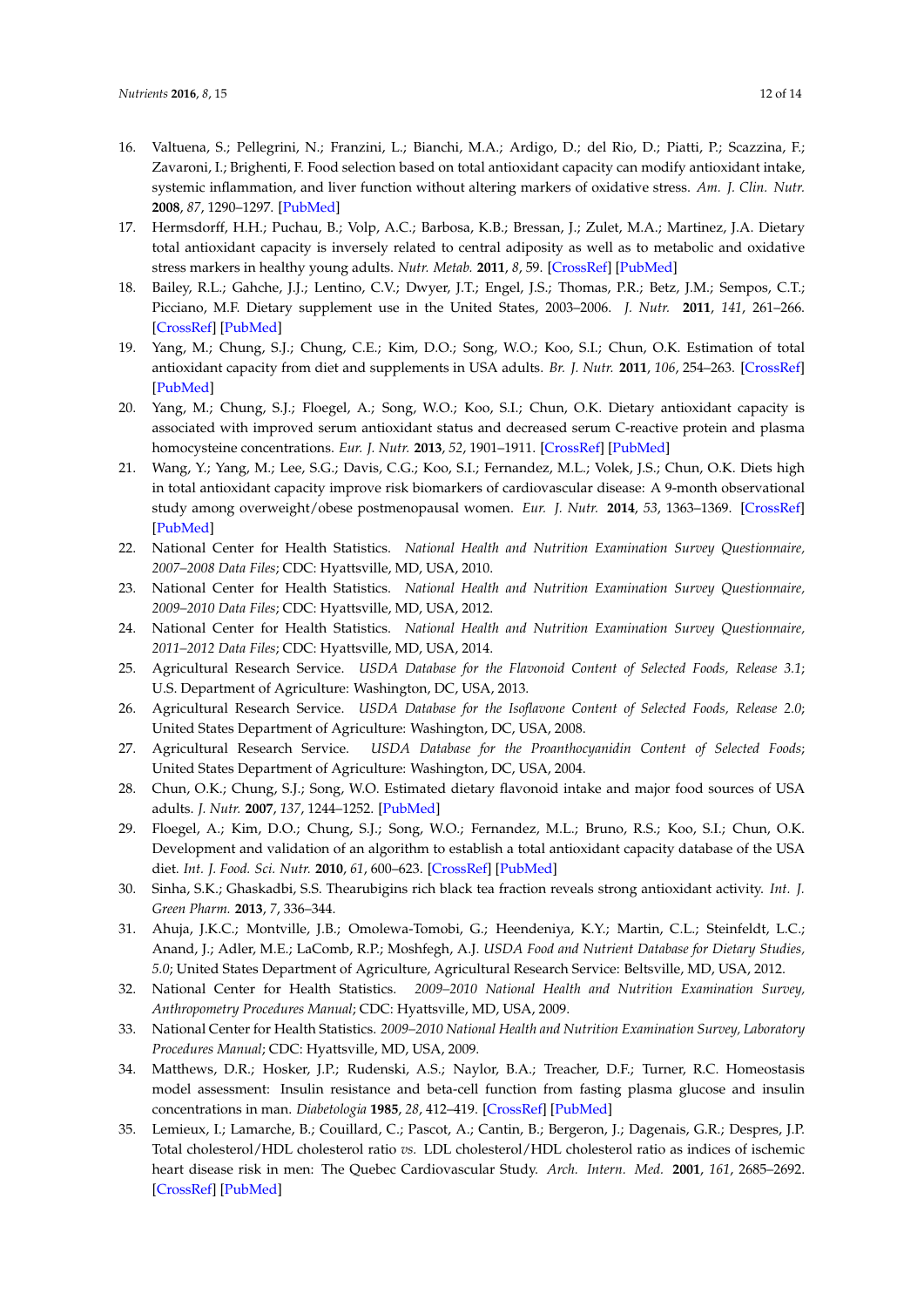- <span id="page-12-0"></span>36. Da Luz, P.L.; Favarato, D.; Faria-Neto, J.R., Jr.; Lemos, P.; Chagas, A.C. High ratio of triglycerides to HDL-cholesterol predicts extensive coronary disease. *Clinics* **2008**, *63*, 427–432. [\[PubMed\]](http://www.ncbi.nlm.nih.gov/pubmed/18719750)
- <span id="page-12-1"></span>37. Willett, W.C.; Howe, G.R.; Kushi, L.H. Adjustment for total energy intake in epidemiologic studies. *Am. J. Clin. Nutr.* **1997**, *65*, 1220S–1228S. [\[PubMed\]](http://www.ncbi.nlm.nih.gov/pubmed/9094926)
- <span id="page-12-2"></span>38. Krauss, R.M.; Eckel, R.H.; Howard, B.; Appel, L.J.; Daniels, S.R.; Deckelbaum, R.J.; Erdman, J.W., Jr.; Kris-Etherton, P.; Goldberg, I.J.; Kotchen, T.A.; *et al*. AHA dietary guidelines: Revision 2000: A statement for healthcare professionals from the nutrition committee of the American Heart Association. *Circulation* **2000**, *102*, 2284–2299. [\[CrossRef\]](http://dx.doi.org/10.1161/01.CIR.102.18.2284) [\[PubMed\]](http://www.ncbi.nlm.nih.gov/pubmed/11056107)
- <span id="page-12-3"></span>39. Ainsworth, B.E.; Haskell, W.L.; Herrmann, S.D.; Meckes, N.; Bassett, D.R., Jr.; Tudor-Locke, C.; Greer, J.L.; Vezina, J.; Whitt-Glover, M.C.; Leon, A.S. 2011 compendium of physical activities: A second update of codes and met values. *Med. Sci. Sports Exerc.* **2011**, *43*, 1575–1581. [\[PubMed\]](http://www.ncbi.nlm.nih.gov/pubmed/21681120)
- <span id="page-12-4"></span>40. Jenkins, D.J.; Wolever, T.M.; Rao, A.V.; Hegele, R.A.; Mitchell, S.J.; Ransom, T.P.; Boctor, D.L.; Spadafora, P.J.; Jenkins, A.L.; Mehling, C.; *et al*. Effect on blood lipids of very high intakes of fiber in diets low in saturated fat and cholesterol. *N. Engl. J. Med.* **1993**, *329*, 21–26. [\[CrossRef\]](http://dx.doi.org/10.1056/NEJM199307013290104) [\[PubMed\]](http://www.ncbi.nlm.nih.gov/pubmed/8389421)
- <span id="page-12-5"></span>41. Anderson, J.W. Dietary fiber prevents carbohydrate-induced hypertriglyceridemia. *Curr. Atheroscler. Rep.* **2000**, *2*, 536–541. [\[CrossRef\]](http://dx.doi.org/10.1007/s11883-000-0055-7) [\[PubMed\]](http://www.ncbi.nlm.nih.gov/pubmed/11122790)
- <span id="page-12-6"></span>42. Parsaeyan, N.; Mozaffari-Khosravi, H.; Absalan, A.; Mozayan, M.R. Beneficial effects of cocoa on lipid peroxidation and inflammatory markers in type 2 diabetic patients and investigation of probable interactions of cocoa active ingredients with prostaglandin synthase-2 (PTGS-2/COX-2) using virtual analysis. *J. Diabetes Metab. Disord.* **2014**, *13*, 30. [\[PubMed\]](http://www.ncbi.nlm.nih.gov/pubmed/24495354)
- <span id="page-12-7"></span>43. Kurowska, E.M.; Spence, J.D.; Jordan, J.; Wetmore, S.; Freeman, D.J.; Piche, L.A.; Serratore, P. HDL-cholesterol-raising effect of orange juice in subjects with hypercholesterolemia. *Am. J. Clin. Nutr.* **2000**, *72*, 1095–1100. [\[PubMed\]](http://www.ncbi.nlm.nih.gov/pubmed/11063434)
- <span id="page-12-8"></span>44. Mursu, J.; Voutilainen, S.; Nurmi, T.; Rissanen, T.H.; Virtanen, J.K.; Kaikkonen, J.; Nyyssonen, K.; Salonen, J.T. Dark chocolate consumption increases HDL cholesterol concentration and chocolate fatty acids may inhibit lipid peroxidation in healthy humans. *Free Radic. Biol. Med.* **2004**, *37*, 1351–1359. [\[CrossRef\]](http://dx.doi.org/10.1016/j.freeradbiomed.2004.06.002) [\[PubMed\]](http://www.ncbi.nlm.nih.gov/pubmed/15454274)
- <span id="page-12-9"></span>45. Li, G.; Zhu, Y.; Zhang, Y.; Lang, J.; Chen, Y.; Ling, W. Estimated daily flavonoid and stilbene intake from fruits, vegetables, and nuts and associations with lipid profiles in Chinese adults. *J. Acad. Nutr. Diet.* **2013**, *113*, 786–794. [\[CrossRef\]](http://dx.doi.org/10.1016/j.jand.2013.01.018) [\[PubMed\]](http://www.ncbi.nlm.nih.gov/pubmed/23522824)
- <span id="page-12-10"></span>46. Virtamo, J.; Rapola, J.M.; Ripatti, S.; Heinonen, O.P.; Taylor, P.R.; Albanes, D.; Huttunen, J.K. Effect of vitamin E and beta carotene on the incidence of primary nonfatal myocardial infarction and fatal coronary heart disease. *Arch. Intern. Med.* **1998**, *158*, 668–675. [\[PubMed\]](http://www.ncbi.nlm.nih.gov/pubmed/9521232)
- <span id="page-12-11"></span>47. Sesso, H.D.; Buring, J.E.; Christen, W.G.; Kurth, T.; Belanger, C.; MacFadyen, J.; Bubes, V.; Manson, J.E.; Glynn, R.J.; Gaziano, J.M. Vitamins E and C in the prevention of cardiovascular disease in men: The physicians' health study II randomized controlled trial. *JAMA* **2008**, *300*, 2123–2133. [\[CrossRef\]](http://dx.doi.org/10.1001/jama.2008.600) [\[PubMed\]](http://www.ncbi.nlm.nih.gov/pubmed/18997197)
- <span id="page-12-12"></span>48. Pocobelli, G.; Peters, U.; Kristal, A.R.; White, E. Use of supplements of multivitamins, vitamin C, and vitamin E in relation to mortality. *Am. J. Epidemiol.* **2009**, *170*, 472–483. [\[CrossRef\]](http://dx.doi.org/10.1093/aje/kwp167) [\[PubMed\]](http://www.ncbi.nlm.nih.gov/pubmed/19596711)
- <span id="page-12-13"></span>49. Buijsse, B.; Feskens, E.J.; Kwape, L.; Kok, F.J.; Kromhout, D. Both alpha- and beta-carotene, but not tocopherols and vitamin C, are inversely related to 15-year cardiovascular mortality in Dutch elderly men. *J. Nutr.* **2008**, *138*, 344–350. [\[PubMed\]](http://www.ncbi.nlm.nih.gov/pubmed/18203902)
- <span id="page-12-14"></span>50. Zhang, P.Y.; Xu, X.; Li, X.C. Cardiovascular diseases: Oxidative damage and antioxidant protection. *Eur. Rev. Med. Pharmacol. Sci.* **2014**, *18*, 3091–3096. [\[PubMed\]](http://www.ncbi.nlm.nih.gov/pubmed/25392110)
- <span id="page-12-15"></span>51. Mekary, R.A.; Wu, K.; Giovannucci, E.; Sampson, L.; Fuchs, C.; Spiegelman, D.; Willett, W.C.; Smith-Warner, S.A. Total antioxidant capacity intake and colorectal cancer risk in the health professionals follow-up study. *Cancer Causes Control* **2010**, *21*, 1315–1321. [\[CrossRef\]](http://dx.doi.org/10.1007/s10552-010-9559-9) [\[PubMed\]](http://www.ncbi.nlm.nih.gov/pubmed/20390446)
- <span id="page-12-16"></span>52. Halvorsen, B.L.; Carlsen, M.H.; Phillips, K.M.; Bohn, S.K.; Holte, K.; Jacobs, D.R., Jr.; Blomhoff, R. Content of redox-active compounds (*i.e.*, antioxidants) in foods consumed in the United States. *Am. J. Clin. Nutr.* **2006**, *84*, 95–135. [\[PubMed\]](http://www.ncbi.nlm.nih.gov/pubmed/16825686)
- 53. Halvorsen, B.L.; Holte, K.; Myhrstad, M.C.; Barikmo, I.; Hvattum, E.; Remberg, S.F.; Wold, A.B.; Haffner, K.; Baugerod, H.; Andersen, L.F.; *et al*. A systematic screening of total antioxidants in dietary plants. *J. Nutr.* **2002**, *132*, 461–471. [\[PubMed\]](http://www.ncbi.nlm.nih.gov/pubmed/11880572)